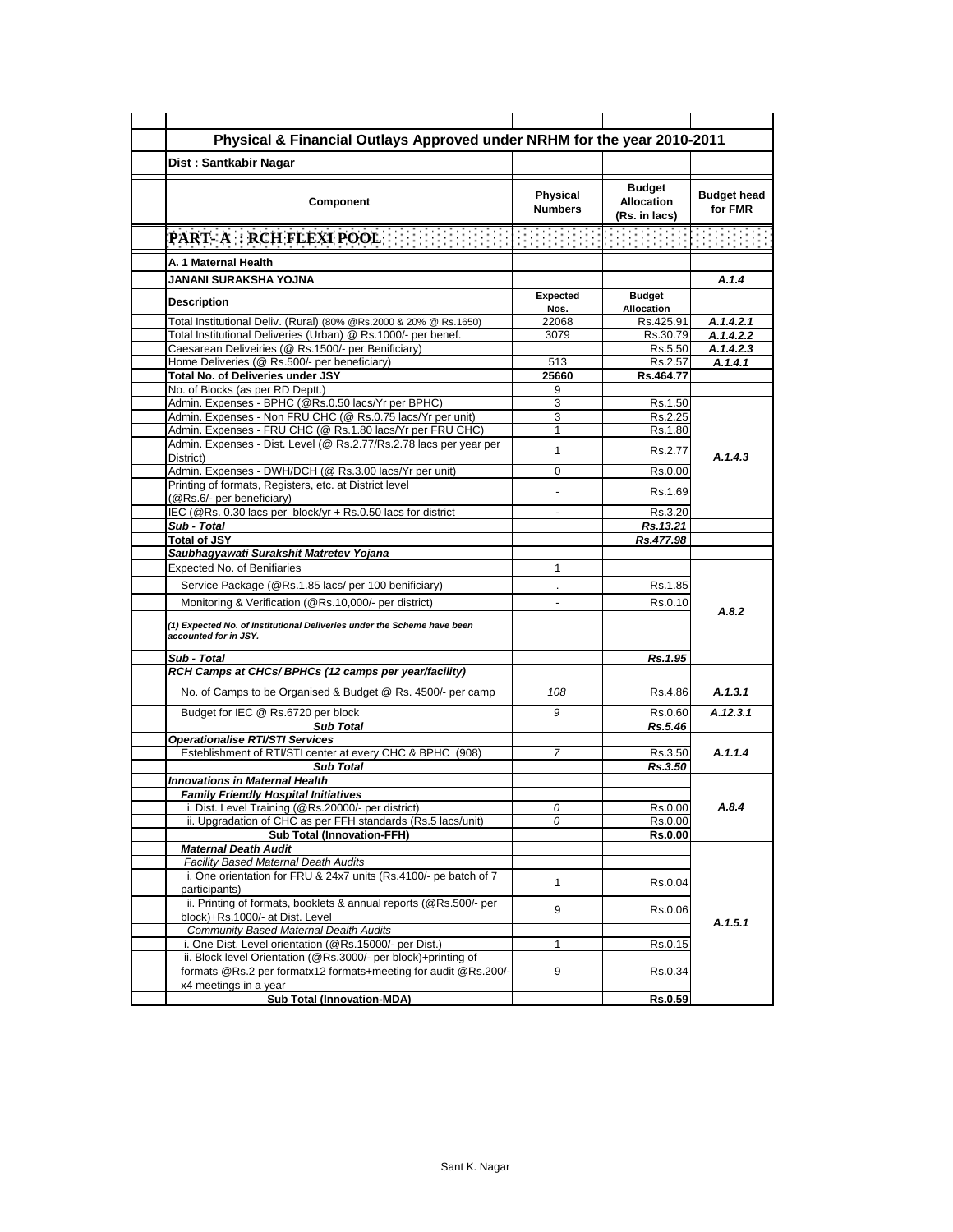| Component                                                                                                                  | <b>Physical</b><br><b>Numbers</b> | <b>Budget</b><br><b>Allocation</b><br>(Rs. in lacs) | <b>Budget head</b><br>for FMR |
|----------------------------------------------------------------------------------------------------------------------------|-----------------------------------|-----------------------------------------------------|-------------------------------|
| <b>Pregnant Women &amp; Child Tracking</b>                                                                                 |                                   |                                                     |                               |
| i. Orientation Workshop                                                                                                    |                                   |                                                     |                               |
| (a) At Dist. Level                                                                                                         | $\mathbf{1}$                      | Rs.0.23                                             | A.10.3                        |
| (b) At Block Level @ Rs.6500/- block                                                                                       | 9                                 | Rs.0.59                                             |                               |
| ii. Printing of formats (730 format/block @Rs.2 per format)                                                                | 6570                              | Rs.0.13                                             |                               |
| Sub Total (Innovation-Preg. Women & child tracking)                                                                        |                                   | Rs.0.94                                             |                               |
| <b>Strengthening of Sub Centers Accridited under JSY</b>                                                                   |                                   |                                                     |                               |
| Dissemination meeting in the District @ Rs 5000/-                                                                          | 1                                 | Rs.0.05                                             |                               |
| Upgradation of Sub Centre in Dist (From State Level)<br>Sub Total (Innovation-S.C. Accridited under JSY))                  | 73                                | Rs.0.00                                             | A.1.1.5                       |
| Sub Total (Innovation in Maternal Health)                                                                                  |                                   | Rs.0.05<br>Rs.1.58                                  |                               |
| Sub-Total (Maternal Health)                                                                                                |                                   | Rs.490.48                                           |                               |
|                                                                                                                            |                                   |                                                     |                               |
| A.2 CHILD HEALTH                                                                                                           |                                   |                                                     |                               |
| <b>Comprehensive Child Survival Programme (CCSP)</b>                                                                       |                                   |                                                     |                               |
| CCSP Training - FBNC (in 1st & 2nd phase districts only)                                                                   |                                   |                                                     |                               |
| Training Site - District Women Hospital                                                                                    |                                   |                                                     |                               |
| <b>Expected No. of Participants</b>                                                                                        | 0                                 |                                                     |                               |
| No. of Batches to be Organised and Budget @ Rs.12,000 per Batch                                                            | 0                                 | Rs.0.00                                             | A.11.5.2                      |
| No. of Batches to be Supervised and Budget @ Rs.3,200 per Batch                                                            | 0                                 | Rs.0.00                                             |                               |
| Sub - Total                                                                                                                |                                   | Rs.0.000                                            |                               |
| <b>Training at Medical College under CCSP Prog</b>                                                                         |                                   |                                                     |                               |
| Support staff to Medical Collage                                                                                           |                                   | Rs.0.00                                             | A.11.5.2                      |
| Physicians training/F-IMNCI                                                                                                |                                   | Rs.0.00                                             |                               |
| <b>Sub Total</b>                                                                                                           |                                   | <b>Rs.0.00</b>                                      | A.11.5.5                      |
| <b>CCSP Training - NSSK (in 3rd phase districts only)</b>                                                                  |                                   |                                                     |                               |
| Training Site - District Women Hospital<br>Expected No. of Participants                                                    | 65                                |                                                     |                               |
|                                                                                                                            |                                   |                                                     |                               |
| No. of Batches to be Organised and Budget @ Rs.38,500 per Batch                                                            | 4                                 | Rs.1.54                                             |                               |
| No. of Batches to be Supervised and Budget @ Rs.3,500 per Batch                                                            | 1                                 | Rs.0.035                                            |                               |
| Sub - Total                                                                                                                |                                   | Rs.1.575                                            |                               |
| CCSP Training of ASHAs, ANMs, LHVs - (1st & 2nd Phase<br>Districts)                                                        |                                   |                                                     |                               |
| Expected No. of Participants (approx. 24 per batch)                                                                        | 0                                 |                                                     |                               |
|                                                                                                                            |                                   |                                                     | A.11.5.1                      |
| No. of Batches to be Organised and Budget @ Rs.1,65,000 per Batch                                                          | 0                                 | Rs.0.00                                             |                               |
| No. of Batches of ToT and Budget @ Rs.2,39,000 per Batch                                                                   | 0                                 | Rs.0.00                                             |                               |
| Sub - Total                                                                                                                |                                   | Rs.0.00                                             |                               |
| <b>CCSP Training of ASHAs, ANMs, LHVs - (3rd Phase Districts)</b>                                                          |                                   |                                                     |                               |
| Expected No. of Participants (approx. 24 per batch)                                                                        | 300                               |                                                     |                               |
| No. of Batches to be Organised and Budget @ Rs.1,65,000 per Batch                                                          | 12                                | Rs.19.80                                            | A.11.5.1                      |
| No. of Batches of ToT and Budget @ Rs.2,39,000 per Batch                                                                   | 1                                 | Rs.2.39                                             |                               |
| Sub - Total                                                                                                                |                                   | Rs.22.190                                           |                               |
| CCSP Training of Supervisors (in 1st & 2nd phase districts<br>only)                                                        |                                   |                                                     |                               |
| No. of Batches (16 participants) to be Organised and Budget @<br>Rs.24,500 per Batch                                       | $\mathbf 0$                       | Rs.0.000                                            | A.11.5.1                      |
| No. of Batches to be Supervised and Budget for Observer Visit @<br>Rs.3,200 per Batch                                      | 0                                 | Rs.0.00                                             |                               |
| Sub - Total                                                                                                                |                                   | Rs.0.000                                            |                               |
| <b>Site Stregthening</b>                                                                                                   |                                   |                                                     |                               |
| Strengthening of FBNC/NSSK Site (@ Rs.30,000/- per site)                                                                   | 1                                 | Rs.0.50                                             | A.11.5.1                      |
| Strengthening of CCSP Training Site (@ Rs.2,33,500/- per site)                                                             | 1                                 | Rs.2.335                                            |                               |
| <b>Sub Total</b>                                                                                                           |                                   | Rs.2.835                                            |                               |
| Establishment, Operationalisation & Construction of SNCU<br>Establishment and Operating Exp. Of old SNCU in 7 Dist. @Rs.25 |                                   |                                                     |                               |
| lacs                                                                                                                       | 0                                 | Rs.0.0                                              | A.2.2                         |
| Construction of of new SNCU in 5 Dist. (@Rs.30 lacs)                                                                       | 0                                 | Rs.0.0                                              | A.9.2.2                       |
| Sub - Total                                                                                                                |                                   | Rs.0.0                                              |                               |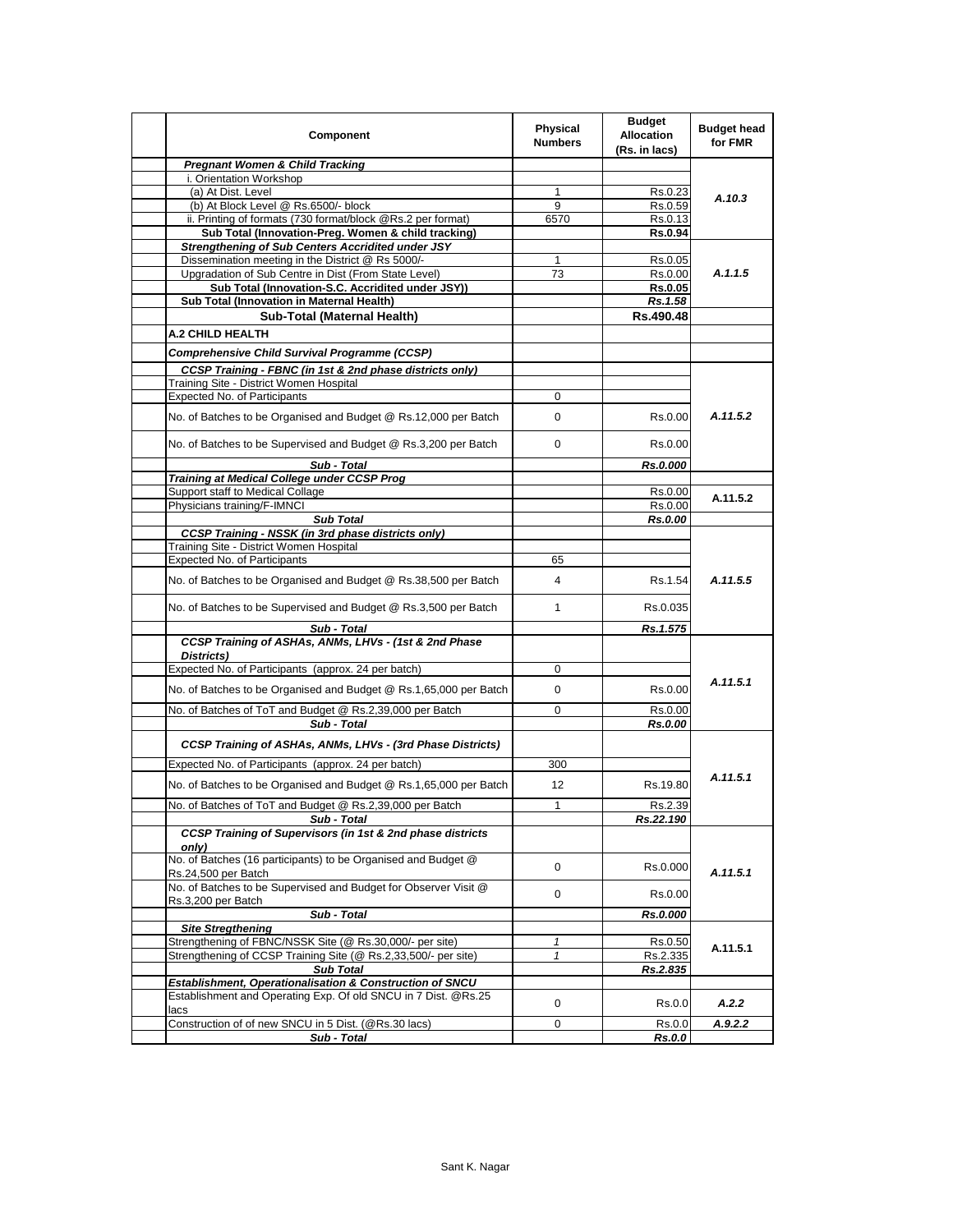| Component                                                                                                                  | <b>Physical</b><br><b>Numbers</b> | <b>Budget</b><br><b>Allocation</b><br>(Rs. in lacs) | <b>Budget head</b><br>for FMR |
|----------------------------------------------------------------------------------------------------------------------------|-----------------------------------|-----------------------------------------------------|-------------------------------|
| Infant death audit ( Aligarh & Banda only)                                                                                 |                                   |                                                     |                               |
| No. of blocks in the district                                                                                              | 0                                 | Rs.0.0                                              | A.2.8                         |
| Sub - Total                                                                                                                |                                   | Rs.0.00                                             |                               |
| Infant & Young Child feeding (IYCF)                                                                                        |                                   |                                                     |                               |
| Mass Awareness Campaign during World Breastfeeding Week                                                                    | 1                                 | Rs.0.50                                             | A.2.5                         |
| Sub - Total                                                                                                                |                                   | Rs.0.50                                             |                               |
| Supportive Supervision through Reputed Institutions (for 1st                                                               |                                   |                                                     |                               |
| & 2nd pase districts only)<br>One Supervisor per block @ Rs.5,000/- p.m. for 12 months                                     | 0                                 | Rs.0.0                                              |                               |
| Mobility for supervisors @ Rs.3,000/- p.m. for 12 months                                                                   | $\mathbf 0$                       | Rs.0.0                                              |                               |
| Institutional support @ Rs.5,000/- p.m. for 12 months                                                                      | 0                                 | Rs.0.0                                              |                               |
| Sub - Total                                                                                                                |                                   | <b>Rs.0.00</b>                                      |                               |
| Sub-Total (CCSP)                                                                                                           |                                   | Rs.27.10                                            |                               |
|                                                                                                                            |                                   |                                                     |                               |
| Implementation of Bal Swasthya Poshan Mah (BSPM)                                                                           |                                   |                                                     |                               |
| Joint Meetings of Health & ICDS - 2 Planning Meetings at District<br>Level in a year @ Rs. 5000/- per meeting for 2 Rounds | 1 Dist.                           | Rs.0.10                                             |                               |
| Joint planning meeting of health and ICDS at Block level Rs. 2000 per<br>meeting for 2 rounds                              | 9 Blocks                          | Rs.0.36                                             |                               |
| Joint Orientation of ASHAs & ANMs (@Rs. 25/- per participant) for 2<br>Rounds                                              | 1569 ANM and<br><b>AWW</b>        | Rs.0.78                                             | A.2.7                         |
| Printing of Guidelines, Reporting & Monitoring Formats (@ Rs.2,000/- per                                                   | 9 Blocks                          | Rs.0.36                                             |                               |
| block/round) for 2 rounds<br>Dissemination meeting at District level Rs. 5000 per meeting per                              | 1 Dist.                           | Rs.0.10                                             |                               |
| District for 2 Rounds<br>Sub - Total                                                                                       |                                   | Rs.1.70                                             |                               |
| <b>School Health Programme</b>                                                                                             |                                   |                                                     |                               |
| Total No. of Blocks in the district                                                                                        | 9                                 |                                                     |                               |
| No. of Schools to be covered (60 Schools per block)                                                                        | 540                               |                                                     |                               |
| <b>District Sensitization workshop</b>                                                                                     | 1                                 | Rs. 0.15                                            |                               |
| Contingencies for printing of Health Card, etc. (@Rs.500/- per school)                                                     | 540                               | Rs. 2.70                                            |                               |
| Budget for Mobility (@Rs.300 per visit x 1 visit)                                                                          | 540                               | Rs. 1.62                                            |                               |
| Sub Total (Prog. Implementation)                                                                                           |                                   | Rs. 4.47                                            |                               |
| Traning program for 40 schools per block (where program is<br>already running)                                             | 360                               |                                                     |                               |
| Training of District Trainers- Honorarium to district traininer @ Rs.<br>350 *2days                                        | 3                                 | Rs. 0.02                                            |                               |
| Honorarium to traininees from block@ Rs. 400 *2days per block                                                              | 27                                | Rs. 0.22                                            |                               |
| Training of Block Trainers - Honorarium to block resource persons @                                                        |                                   |                                                     | A.2.4                         |
| Rs. 300 *2days*2 batches per block                                                                                         | 27                                | Rs. 0.32                                            |                               |
| Honararium to Teachers @ Rs. 250*2 teachers per school *2 days                                                             | 720                               | Rs. 3.60                                            |                               |
| <b>Sub Total (Training)</b>                                                                                                |                                   | Rs. 4.16                                            |                               |
| For training program unspent balance is available at the district                                                          |                                   | Rs. 2.65                                            |                               |
| <b>Actual Allocation for training</b>                                                                                      |                                   | Rs. 1.51                                            |                               |
| Weighing scale, Ht./Wt Charts, Measuring tape etc. @ Rs1000 per<br>school x 20 new schools/block                           | 180                               | Rs. 0.00                                            |                               |
| Procurement of IFA tablets (30 mg tablets) for all schools                                                                 | 8100000                           | Rs. 0.00                                            |                               |
| Procurement of deworming tablets for all schools                                                                           | 162000                            | Rs. 0.00                                            |                               |
| <b>Sub Total (Procurement)</b>                                                                                             |                                   | Rs. 0.00                                            |                               |
| <b>Total (School Health)</b>                                                                                               |                                   | Rs. 5.98                                            |                               |
| <b>Total Child Health</b>                                                                                                  |                                   | Rs.34.78                                            |                               |
| A3. Family Planning                                                                                                        |                                   |                                                     |                               |
| <b>Terminal/Limiting Methods</b>                                                                                           |                                   |                                                     | A.3.1                         |
| Dissemination of manuals on sterilization standards & quality<br>assurance of sterilization services                       | 1                                 | Rs. 0.40                                            | A.3.1.1                       |
| NSV Camps in Districts (6 camps/dist. @ Rs.35,000/- per camp)                                                              | 6                                 | Rs. 2.10                                            | A.3.1.3                       |
| <b>Compensation for Female Sterilization</b>                                                                               | 2690                              | Rs. 26.90                                           | A.3.1.4                       |
| Compensation for Male Sterilization                                                                                        | 94                                | Rs. 1.41                                            | A.3.1.5                       |
| Accrediation of private providers of sterilization services                                                                |                                   |                                                     |                               |
| <b>Female Sterilization</b>                                                                                                |                                   | Rs. 0.25                                            | A.3.1.6                       |
| Male Sterilization (NSV)                                                                                                   |                                   | Rs. 0.05                                            |                               |
| <b>Spacing Methods</b><br>IUD services at health facilities/compensation                                                   | 19449                             |                                                     | A.3.2                         |
| Accrediation of private providers of IUD services                                                                          |                                   | Rs. 3.89<br>Rs. 0.03                                | A.3.2.2<br>A.3.2.3            |
| Family Welfare Counsellor@9000 per month                                                                                   | 1                                 | Rs. 1.08                                            |                               |
| <b>Sub Total</b>                                                                                                           |                                   | Rs. 36.11                                           | A.9.1.5                       |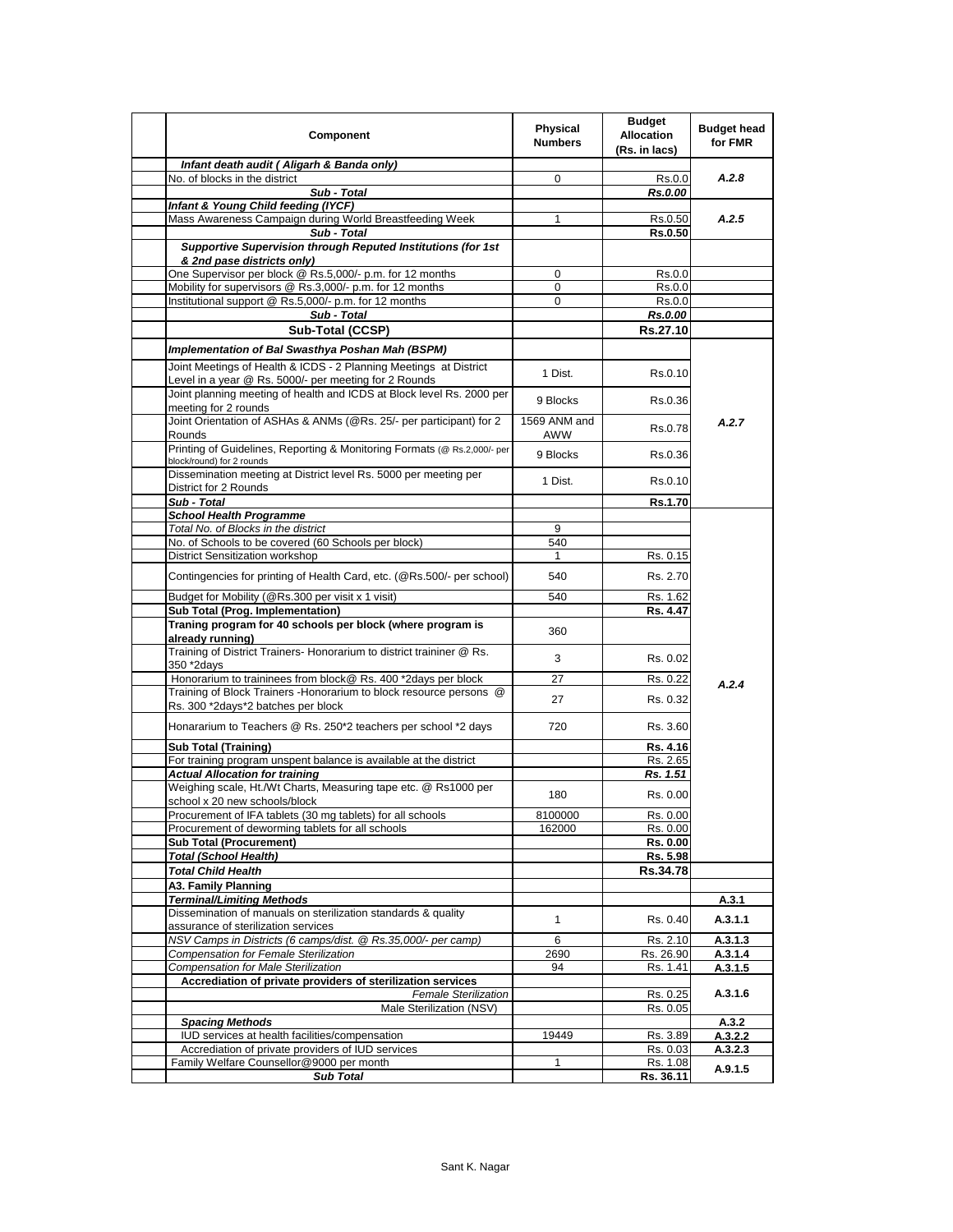| <b>PCPNDT and Sex-Ratio</b><br>Visit of District Inspection & Monitoring Committee<br>10<br>Rs. 0.10<br>A.8.1<br>Sensitization Workshop at District level<br>$\mathbf{1}$<br>Rs. 0.40<br>Organising Competions at Inter/Degree Colleges<br>3<br>Rs. 0.10<br>Orientation of members of Dist advisory committee at Division<br>Rs. 0.00<br><b>IEC Activities &amp; Conigency</b><br><b>IEC Activities</b><br>Rs. 0.25<br>Contigency<br>Rs. 0.02<br>A.12.4<br>TA/DA to Dist. level Staff for attending workshop, training, meetings<br>Rs. 0.20<br><b>Sub Total</b><br>Rs. 1.07<br><b>Sub-Total (Family Planning)</b><br>Rs.37.18<br>A.4 ARSH<br>Saloni Scheme<br>No. of Blocks in District<br>9<br>A.4.1<br>No. of Schools to be covered (10 Schools per block)<br>90<br>No. of Benificiaries (150 per school)<br>13500<br>Sensitization Workshop at District level<br>Rs. 0.15<br>1<br>Budget for Visit of Medical Team (@Rs.300/- per visit x 2 visits per<br>180<br>Rs. 0.54<br>A.4.2<br>school)<br>Budget for Preparing Saloni Sabha (Rs.300/- p.m. per school x 10<br>900<br>Rs. 2.70<br>months)<br>Procurement of IFA tablets (100 mg tablets) for all schools<br>648000<br>Rs.0.00<br>Procurement of deworming tablets for all schools 2 tab/Benf.<br>27000<br>Rs.0.00<br>A.13.2.5<br>Sub-Total (Adolescent Health)<br>Rs.3.39<br>A.5 Urban RCH<br><b>Urban RCH plan /activities</b><br><b>Buildina</b><br>1<br>0.84<br>Manpower(1Doctor @ 24000/month,1Staff Nurse@ 15000/month,2<br>ANMs@9000/month,2 Security guards @ 4000/month,1 Ayah<br>$\mathbf{1}$<br>8.52<br>4000/month,& 1 Sweeper 2000/month<br>Other Expenses<br>A.5.1<br>$\mathbf{1}$<br>0.41<br>IEC<br>$\mathbf{1}$<br>0.1<br><b>Subtotal</b><br>9.87<br>The cost of Drugs(Rs 10,000/month/Health post) and consumables(Rs 3,000/month/Health Post) for Urban<br>RCH amounting to Rs 1.56 Lacs would be met from the Mission Flexipool<br><b>A9. INFRASTRUCTURE &amp; HR</b><br><b>Contractual Staff &amp; Services</b><br><b>Position</b><br><b>Budget</b><br>No.<br>Contractual ANM (@Rs.9000/- pm)<br>20<br>Rs. 21.60<br>A.9.1.1<br>20<br>Staff Nurse in the district (@Rs.15000/- pm)<br>Rs. 36.00<br>A.9.1.3<br>$\overline{2}$<br>MBBS (Male/Female) @ Rs.30000/- pm<br>Rs. 7.20<br>Specialist at On Call basis for CHC (@ Rs.1000/- per visit) No. of<br>Rs. 0.40<br>calls for 6 moths<br>40<br>Specialist at On Call basis for Dist. Hospital (Male)/DCH(@ Rs.1000/-<br>Rs. 0.80<br>per visit)<br>80<br>A.9.1.4<br>Specialist at Dist. Hospital (Male)/DCH(@ Rs.40000/- pm for<br>Rs. 8.40<br>$\overline{2}$<br>MS/MD/MDS & @Rs.35000/- for Diploma holders)<br>Specialist at DWH/DCH (@ Rs.40000/- pm for MS/MD/MDS &<br>Rs 8.40<br>@Rs.35000/- for Diploma holders)/MBBS(LMO if already on contract)<br>2<br>Paramedical staff/LT for CHC (@ Rs.9000/- pm)<br>4<br>Rs. 4.32<br>Paramedical staff for DH/DWH/DCH (@ Rs.9000/- pm)<br>1<br>A.9.1.5<br>Rs. 1.08<br>Data Assistant ( @ Rs.8000/- pm)<br>0<br>Rs. 0.00<br><b>Sub-Total (Human Resources)</b><br>Rs.88.20<br>A.10. INSTITUTIONAL STRENGTHENING<br>Logistics Management/Improvement<br><b>Stregthening of Logistic Management</b><br>Divisional logistic management<br>0<br>Rs. 0.00<br><b>Transportation of Logistic</b><br>A.10.2<br>Divisional level @ Rs 50000/-<br>Rs. 0.00<br>0<br>District level @ Rs 30000/-<br>$\mathbf{1}$<br>Rs. 0.30<br>Block level @ Rs 12000/-<br>9<br>Rs. 1.08<br><b>Sub-Total (Logistics Strengthening)</b> | <b>Component</b> | <b>Physical</b><br><b>Numbers</b> | <b>Budget</b><br><b>Allocation</b><br>(Rs. in lacs) | <b>Budget head</b><br>for FMR |
|-----------------------------------------------------------------------------------------------------------------------------------------------------------------------------------------------------------------------------------------------------------------------------------------------------------------------------------------------------------------------------------------------------------------------------------------------------------------------------------------------------------------------------------------------------------------------------------------------------------------------------------------------------------------------------------------------------------------------------------------------------------------------------------------------------------------------------------------------------------------------------------------------------------------------------------------------------------------------------------------------------------------------------------------------------------------------------------------------------------------------------------------------------------------------------------------------------------------------------------------------------------------------------------------------------------------------------------------------------------------------------------------------------------------------------------------------------------------------------------------------------------------------------------------------------------------------------------------------------------------------------------------------------------------------------------------------------------------------------------------------------------------------------------------------------------------------------------------------------------------------------------------------------------------------------------------------------------------------------------------------------------------------------------------------------------------------------------------------------------------------------------------------------------------------------------------------------------------------------------------------------------------------------------------------------------------------------------------------------------------------------------------------------------------------------------------------------------------------------------------------------------------------------------------------------------------------------------------------------------------------------------------------------------------------------------------------------------------------------------------------------------------------------------------------------------------------------------------------------------------------------------------------------------------------------------------------------------------------------------------------------------------------------------------------------------------------------------------------------------------------------------------------------------------------------------------------------------------------------------------------------------------------------------------------------------------------------------------------------------------------------------------------------------------------------------------------------------------------------------|------------------|-----------------------------------|-----------------------------------------------------|-------------------------------|
|                                                                                                                                                                                                                                                                                                                                                                                                                                                                                                                                                                                                                                                                                                                                                                                                                                                                                                                                                                                                                                                                                                                                                                                                                                                                                                                                                                                                                                                                                                                                                                                                                                                                                                                                                                                                                                                                                                                                                                                                                                                                                                                                                                                                                                                                                                                                                                                                                                                                                                                                                                                                                                                                                                                                                                                                                                                                                                                                                                                                                                                                                                                                                                                                                                                                                                                                                                                                                                                                                   |                  |                                   |                                                     |                               |
|                                                                                                                                                                                                                                                                                                                                                                                                                                                                                                                                                                                                                                                                                                                                                                                                                                                                                                                                                                                                                                                                                                                                                                                                                                                                                                                                                                                                                                                                                                                                                                                                                                                                                                                                                                                                                                                                                                                                                                                                                                                                                                                                                                                                                                                                                                                                                                                                                                                                                                                                                                                                                                                                                                                                                                                                                                                                                                                                                                                                                                                                                                                                                                                                                                                                                                                                                                                                                                                                                   |                  |                                   |                                                     |                               |
|                                                                                                                                                                                                                                                                                                                                                                                                                                                                                                                                                                                                                                                                                                                                                                                                                                                                                                                                                                                                                                                                                                                                                                                                                                                                                                                                                                                                                                                                                                                                                                                                                                                                                                                                                                                                                                                                                                                                                                                                                                                                                                                                                                                                                                                                                                                                                                                                                                                                                                                                                                                                                                                                                                                                                                                                                                                                                                                                                                                                                                                                                                                                                                                                                                                                                                                                                                                                                                                                                   |                  |                                   |                                                     |                               |
|                                                                                                                                                                                                                                                                                                                                                                                                                                                                                                                                                                                                                                                                                                                                                                                                                                                                                                                                                                                                                                                                                                                                                                                                                                                                                                                                                                                                                                                                                                                                                                                                                                                                                                                                                                                                                                                                                                                                                                                                                                                                                                                                                                                                                                                                                                                                                                                                                                                                                                                                                                                                                                                                                                                                                                                                                                                                                                                                                                                                                                                                                                                                                                                                                                                                                                                                                                                                                                                                                   |                  |                                   |                                                     |                               |
|                                                                                                                                                                                                                                                                                                                                                                                                                                                                                                                                                                                                                                                                                                                                                                                                                                                                                                                                                                                                                                                                                                                                                                                                                                                                                                                                                                                                                                                                                                                                                                                                                                                                                                                                                                                                                                                                                                                                                                                                                                                                                                                                                                                                                                                                                                                                                                                                                                                                                                                                                                                                                                                                                                                                                                                                                                                                                                                                                                                                                                                                                                                                                                                                                                                                                                                                                                                                                                                                                   |                  |                                   |                                                     |                               |
|                                                                                                                                                                                                                                                                                                                                                                                                                                                                                                                                                                                                                                                                                                                                                                                                                                                                                                                                                                                                                                                                                                                                                                                                                                                                                                                                                                                                                                                                                                                                                                                                                                                                                                                                                                                                                                                                                                                                                                                                                                                                                                                                                                                                                                                                                                                                                                                                                                                                                                                                                                                                                                                                                                                                                                                                                                                                                                                                                                                                                                                                                                                                                                                                                                                                                                                                                                                                                                                                                   |                  |                                   |                                                     |                               |
|                                                                                                                                                                                                                                                                                                                                                                                                                                                                                                                                                                                                                                                                                                                                                                                                                                                                                                                                                                                                                                                                                                                                                                                                                                                                                                                                                                                                                                                                                                                                                                                                                                                                                                                                                                                                                                                                                                                                                                                                                                                                                                                                                                                                                                                                                                                                                                                                                                                                                                                                                                                                                                                                                                                                                                                                                                                                                                                                                                                                                                                                                                                                                                                                                                                                                                                                                                                                                                                                                   |                  |                                   |                                                     |                               |
|                                                                                                                                                                                                                                                                                                                                                                                                                                                                                                                                                                                                                                                                                                                                                                                                                                                                                                                                                                                                                                                                                                                                                                                                                                                                                                                                                                                                                                                                                                                                                                                                                                                                                                                                                                                                                                                                                                                                                                                                                                                                                                                                                                                                                                                                                                                                                                                                                                                                                                                                                                                                                                                                                                                                                                                                                                                                                                                                                                                                                                                                                                                                                                                                                                                                                                                                                                                                                                                                                   |                  |                                   |                                                     |                               |
|                                                                                                                                                                                                                                                                                                                                                                                                                                                                                                                                                                                                                                                                                                                                                                                                                                                                                                                                                                                                                                                                                                                                                                                                                                                                                                                                                                                                                                                                                                                                                                                                                                                                                                                                                                                                                                                                                                                                                                                                                                                                                                                                                                                                                                                                                                                                                                                                                                                                                                                                                                                                                                                                                                                                                                                                                                                                                                                                                                                                                                                                                                                                                                                                                                                                                                                                                                                                                                                                                   |                  |                                   |                                                     |                               |
|                                                                                                                                                                                                                                                                                                                                                                                                                                                                                                                                                                                                                                                                                                                                                                                                                                                                                                                                                                                                                                                                                                                                                                                                                                                                                                                                                                                                                                                                                                                                                                                                                                                                                                                                                                                                                                                                                                                                                                                                                                                                                                                                                                                                                                                                                                                                                                                                                                                                                                                                                                                                                                                                                                                                                                                                                                                                                                                                                                                                                                                                                                                                                                                                                                                                                                                                                                                                                                                                                   |                  |                                   |                                                     |                               |
|                                                                                                                                                                                                                                                                                                                                                                                                                                                                                                                                                                                                                                                                                                                                                                                                                                                                                                                                                                                                                                                                                                                                                                                                                                                                                                                                                                                                                                                                                                                                                                                                                                                                                                                                                                                                                                                                                                                                                                                                                                                                                                                                                                                                                                                                                                                                                                                                                                                                                                                                                                                                                                                                                                                                                                                                                                                                                                                                                                                                                                                                                                                                                                                                                                                                                                                                                                                                                                                                                   |                  |                                   |                                                     |                               |
|                                                                                                                                                                                                                                                                                                                                                                                                                                                                                                                                                                                                                                                                                                                                                                                                                                                                                                                                                                                                                                                                                                                                                                                                                                                                                                                                                                                                                                                                                                                                                                                                                                                                                                                                                                                                                                                                                                                                                                                                                                                                                                                                                                                                                                                                                                                                                                                                                                                                                                                                                                                                                                                                                                                                                                                                                                                                                                                                                                                                                                                                                                                                                                                                                                                                                                                                                                                                                                                                                   |                  |                                   |                                                     |                               |
|                                                                                                                                                                                                                                                                                                                                                                                                                                                                                                                                                                                                                                                                                                                                                                                                                                                                                                                                                                                                                                                                                                                                                                                                                                                                                                                                                                                                                                                                                                                                                                                                                                                                                                                                                                                                                                                                                                                                                                                                                                                                                                                                                                                                                                                                                                                                                                                                                                                                                                                                                                                                                                                                                                                                                                                                                                                                                                                                                                                                                                                                                                                                                                                                                                                                                                                                                                                                                                                                                   |                  |                                   |                                                     |                               |
|                                                                                                                                                                                                                                                                                                                                                                                                                                                                                                                                                                                                                                                                                                                                                                                                                                                                                                                                                                                                                                                                                                                                                                                                                                                                                                                                                                                                                                                                                                                                                                                                                                                                                                                                                                                                                                                                                                                                                                                                                                                                                                                                                                                                                                                                                                                                                                                                                                                                                                                                                                                                                                                                                                                                                                                                                                                                                                                                                                                                                                                                                                                                                                                                                                                                                                                                                                                                                                                                                   |                  |                                   |                                                     |                               |
|                                                                                                                                                                                                                                                                                                                                                                                                                                                                                                                                                                                                                                                                                                                                                                                                                                                                                                                                                                                                                                                                                                                                                                                                                                                                                                                                                                                                                                                                                                                                                                                                                                                                                                                                                                                                                                                                                                                                                                                                                                                                                                                                                                                                                                                                                                                                                                                                                                                                                                                                                                                                                                                                                                                                                                                                                                                                                                                                                                                                                                                                                                                                                                                                                                                                                                                                                                                                                                                                                   |                  |                                   |                                                     |                               |
|                                                                                                                                                                                                                                                                                                                                                                                                                                                                                                                                                                                                                                                                                                                                                                                                                                                                                                                                                                                                                                                                                                                                                                                                                                                                                                                                                                                                                                                                                                                                                                                                                                                                                                                                                                                                                                                                                                                                                                                                                                                                                                                                                                                                                                                                                                                                                                                                                                                                                                                                                                                                                                                                                                                                                                                                                                                                                                                                                                                                                                                                                                                                                                                                                                                                                                                                                                                                                                                                                   |                  |                                   |                                                     |                               |
|                                                                                                                                                                                                                                                                                                                                                                                                                                                                                                                                                                                                                                                                                                                                                                                                                                                                                                                                                                                                                                                                                                                                                                                                                                                                                                                                                                                                                                                                                                                                                                                                                                                                                                                                                                                                                                                                                                                                                                                                                                                                                                                                                                                                                                                                                                                                                                                                                                                                                                                                                                                                                                                                                                                                                                                                                                                                                                                                                                                                                                                                                                                                                                                                                                                                                                                                                                                                                                                                                   |                  |                                   |                                                     |                               |
|                                                                                                                                                                                                                                                                                                                                                                                                                                                                                                                                                                                                                                                                                                                                                                                                                                                                                                                                                                                                                                                                                                                                                                                                                                                                                                                                                                                                                                                                                                                                                                                                                                                                                                                                                                                                                                                                                                                                                                                                                                                                                                                                                                                                                                                                                                                                                                                                                                                                                                                                                                                                                                                                                                                                                                                                                                                                                                                                                                                                                                                                                                                                                                                                                                                                                                                                                                                                                                                                                   |                  |                                   |                                                     |                               |
|                                                                                                                                                                                                                                                                                                                                                                                                                                                                                                                                                                                                                                                                                                                                                                                                                                                                                                                                                                                                                                                                                                                                                                                                                                                                                                                                                                                                                                                                                                                                                                                                                                                                                                                                                                                                                                                                                                                                                                                                                                                                                                                                                                                                                                                                                                                                                                                                                                                                                                                                                                                                                                                                                                                                                                                                                                                                                                                                                                                                                                                                                                                                                                                                                                                                                                                                                                                                                                                                                   |                  |                                   |                                                     |                               |
|                                                                                                                                                                                                                                                                                                                                                                                                                                                                                                                                                                                                                                                                                                                                                                                                                                                                                                                                                                                                                                                                                                                                                                                                                                                                                                                                                                                                                                                                                                                                                                                                                                                                                                                                                                                                                                                                                                                                                                                                                                                                                                                                                                                                                                                                                                                                                                                                                                                                                                                                                                                                                                                                                                                                                                                                                                                                                                                                                                                                                                                                                                                                                                                                                                                                                                                                                                                                                                                                                   |                  |                                   |                                                     |                               |
|                                                                                                                                                                                                                                                                                                                                                                                                                                                                                                                                                                                                                                                                                                                                                                                                                                                                                                                                                                                                                                                                                                                                                                                                                                                                                                                                                                                                                                                                                                                                                                                                                                                                                                                                                                                                                                                                                                                                                                                                                                                                                                                                                                                                                                                                                                                                                                                                                                                                                                                                                                                                                                                                                                                                                                                                                                                                                                                                                                                                                                                                                                                                                                                                                                                                                                                                                                                                                                                                                   |                  |                                   |                                                     |                               |
|                                                                                                                                                                                                                                                                                                                                                                                                                                                                                                                                                                                                                                                                                                                                                                                                                                                                                                                                                                                                                                                                                                                                                                                                                                                                                                                                                                                                                                                                                                                                                                                                                                                                                                                                                                                                                                                                                                                                                                                                                                                                                                                                                                                                                                                                                                                                                                                                                                                                                                                                                                                                                                                                                                                                                                                                                                                                                                                                                                                                                                                                                                                                                                                                                                                                                                                                                                                                                                                                                   |                  |                                   |                                                     |                               |
|                                                                                                                                                                                                                                                                                                                                                                                                                                                                                                                                                                                                                                                                                                                                                                                                                                                                                                                                                                                                                                                                                                                                                                                                                                                                                                                                                                                                                                                                                                                                                                                                                                                                                                                                                                                                                                                                                                                                                                                                                                                                                                                                                                                                                                                                                                                                                                                                                                                                                                                                                                                                                                                                                                                                                                                                                                                                                                                                                                                                                                                                                                                                                                                                                                                                                                                                                                                                                                                                                   |                  |                                   |                                                     |                               |
|                                                                                                                                                                                                                                                                                                                                                                                                                                                                                                                                                                                                                                                                                                                                                                                                                                                                                                                                                                                                                                                                                                                                                                                                                                                                                                                                                                                                                                                                                                                                                                                                                                                                                                                                                                                                                                                                                                                                                                                                                                                                                                                                                                                                                                                                                                                                                                                                                                                                                                                                                                                                                                                                                                                                                                                                                                                                                                                                                                                                                                                                                                                                                                                                                                                                                                                                                                                                                                                                                   |                  |                                   |                                                     |                               |
|                                                                                                                                                                                                                                                                                                                                                                                                                                                                                                                                                                                                                                                                                                                                                                                                                                                                                                                                                                                                                                                                                                                                                                                                                                                                                                                                                                                                                                                                                                                                                                                                                                                                                                                                                                                                                                                                                                                                                                                                                                                                                                                                                                                                                                                                                                                                                                                                                                                                                                                                                                                                                                                                                                                                                                                                                                                                                                                                                                                                                                                                                                                                                                                                                                                                                                                                                                                                                                                                                   |                  |                                   |                                                     |                               |
|                                                                                                                                                                                                                                                                                                                                                                                                                                                                                                                                                                                                                                                                                                                                                                                                                                                                                                                                                                                                                                                                                                                                                                                                                                                                                                                                                                                                                                                                                                                                                                                                                                                                                                                                                                                                                                                                                                                                                                                                                                                                                                                                                                                                                                                                                                                                                                                                                                                                                                                                                                                                                                                                                                                                                                                                                                                                                                                                                                                                                                                                                                                                                                                                                                                                                                                                                                                                                                                                                   |                  |                                   |                                                     |                               |
|                                                                                                                                                                                                                                                                                                                                                                                                                                                                                                                                                                                                                                                                                                                                                                                                                                                                                                                                                                                                                                                                                                                                                                                                                                                                                                                                                                                                                                                                                                                                                                                                                                                                                                                                                                                                                                                                                                                                                                                                                                                                                                                                                                                                                                                                                                                                                                                                                                                                                                                                                                                                                                                                                                                                                                                                                                                                                                                                                                                                                                                                                                                                                                                                                                                                                                                                                                                                                                                                                   |                  |                                   |                                                     |                               |
|                                                                                                                                                                                                                                                                                                                                                                                                                                                                                                                                                                                                                                                                                                                                                                                                                                                                                                                                                                                                                                                                                                                                                                                                                                                                                                                                                                                                                                                                                                                                                                                                                                                                                                                                                                                                                                                                                                                                                                                                                                                                                                                                                                                                                                                                                                                                                                                                                                                                                                                                                                                                                                                                                                                                                                                                                                                                                                                                                                                                                                                                                                                                                                                                                                                                                                                                                                                                                                                                                   |                  |                                   |                                                     |                               |
|                                                                                                                                                                                                                                                                                                                                                                                                                                                                                                                                                                                                                                                                                                                                                                                                                                                                                                                                                                                                                                                                                                                                                                                                                                                                                                                                                                                                                                                                                                                                                                                                                                                                                                                                                                                                                                                                                                                                                                                                                                                                                                                                                                                                                                                                                                                                                                                                                                                                                                                                                                                                                                                                                                                                                                                                                                                                                                                                                                                                                                                                                                                                                                                                                                                                                                                                                                                                                                                                                   |                  |                                   |                                                     |                               |
|                                                                                                                                                                                                                                                                                                                                                                                                                                                                                                                                                                                                                                                                                                                                                                                                                                                                                                                                                                                                                                                                                                                                                                                                                                                                                                                                                                                                                                                                                                                                                                                                                                                                                                                                                                                                                                                                                                                                                                                                                                                                                                                                                                                                                                                                                                                                                                                                                                                                                                                                                                                                                                                                                                                                                                                                                                                                                                                                                                                                                                                                                                                                                                                                                                                                                                                                                                                                                                                                                   |                  |                                   |                                                     |                               |
|                                                                                                                                                                                                                                                                                                                                                                                                                                                                                                                                                                                                                                                                                                                                                                                                                                                                                                                                                                                                                                                                                                                                                                                                                                                                                                                                                                                                                                                                                                                                                                                                                                                                                                                                                                                                                                                                                                                                                                                                                                                                                                                                                                                                                                                                                                                                                                                                                                                                                                                                                                                                                                                                                                                                                                                                                                                                                                                                                                                                                                                                                                                                                                                                                                                                                                                                                                                                                                                                                   |                  |                                   |                                                     |                               |
|                                                                                                                                                                                                                                                                                                                                                                                                                                                                                                                                                                                                                                                                                                                                                                                                                                                                                                                                                                                                                                                                                                                                                                                                                                                                                                                                                                                                                                                                                                                                                                                                                                                                                                                                                                                                                                                                                                                                                                                                                                                                                                                                                                                                                                                                                                                                                                                                                                                                                                                                                                                                                                                                                                                                                                                                                                                                                                                                                                                                                                                                                                                                                                                                                                                                                                                                                                                                                                                                                   |                  |                                   |                                                     |                               |
|                                                                                                                                                                                                                                                                                                                                                                                                                                                                                                                                                                                                                                                                                                                                                                                                                                                                                                                                                                                                                                                                                                                                                                                                                                                                                                                                                                                                                                                                                                                                                                                                                                                                                                                                                                                                                                                                                                                                                                                                                                                                                                                                                                                                                                                                                                                                                                                                                                                                                                                                                                                                                                                                                                                                                                                                                                                                                                                                                                                                                                                                                                                                                                                                                                                                                                                                                                                                                                                                                   |                  |                                   |                                                     |                               |
|                                                                                                                                                                                                                                                                                                                                                                                                                                                                                                                                                                                                                                                                                                                                                                                                                                                                                                                                                                                                                                                                                                                                                                                                                                                                                                                                                                                                                                                                                                                                                                                                                                                                                                                                                                                                                                                                                                                                                                                                                                                                                                                                                                                                                                                                                                                                                                                                                                                                                                                                                                                                                                                                                                                                                                                                                                                                                                                                                                                                                                                                                                                                                                                                                                                                                                                                                                                                                                                                                   |                  |                                   |                                                     |                               |
|                                                                                                                                                                                                                                                                                                                                                                                                                                                                                                                                                                                                                                                                                                                                                                                                                                                                                                                                                                                                                                                                                                                                                                                                                                                                                                                                                                                                                                                                                                                                                                                                                                                                                                                                                                                                                                                                                                                                                                                                                                                                                                                                                                                                                                                                                                                                                                                                                                                                                                                                                                                                                                                                                                                                                                                                                                                                                                                                                                                                                                                                                                                                                                                                                                                                                                                                                                                                                                                                                   |                  |                                   |                                                     |                               |
|                                                                                                                                                                                                                                                                                                                                                                                                                                                                                                                                                                                                                                                                                                                                                                                                                                                                                                                                                                                                                                                                                                                                                                                                                                                                                                                                                                                                                                                                                                                                                                                                                                                                                                                                                                                                                                                                                                                                                                                                                                                                                                                                                                                                                                                                                                                                                                                                                                                                                                                                                                                                                                                                                                                                                                                                                                                                                                                                                                                                                                                                                                                                                                                                                                                                                                                                                                                                                                                                                   |                  |                                   |                                                     |                               |
|                                                                                                                                                                                                                                                                                                                                                                                                                                                                                                                                                                                                                                                                                                                                                                                                                                                                                                                                                                                                                                                                                                                                                                                                                                                                                                                                                                                                                                                                                                                                                                                                                                                                                                                                                                                                                                                                                                                                                                                                                                                                                                                                                                                                                                                                                                                                                                                                                                                                                                                                                                                                                                                                                                                                                                                                                                                                                                                                                                                                                                                                                                                                                                                                                                                                                                                                                                                                                                                                                   |                  |                                   |                                                     |                               |
|                                                                                                                                                                                                                                                                                                                                                                                                                                                                                                                                                                                                                                                                                                                                                                                                                                                                                                                                                                                                                                                                                                                                                                                                                                                                                                                                                                                                                                                                                                                                                                                                                                                                                                                                                                                                                                                                                                                                                                                                                                                                                                                                                                                                                                                                                                                                                                                                                                                                                                                                                                                                                                                                                                                                                                                                                                                                                                                                                                                                                                                                                                                                                                                                                                                                                                                                                                                                                                                                                   |                  |                                   |                                                     |                               |
|                                                                                                                                                                                                                                                                                                                                                                                                                                                                                                                                                                                                                                                                                                                                                                                                                                                                                                                                                                                                                                                                                                                                                                                                                                                                                                                                                                                                                                                                                                                                                                                                                                                                                                                                                                                                                                                                                                                                                                                                                                                                                                                                                                                                                                                                                                                                                                                                                                                                                                                                                                                                                                                                                                                                                                                                                                                                                                                                                                                                                                                                                                                                                                                                                                                                                                                                                                                                                                                                                   |                  |                                   |                                                     |                               |
|                                                                                                                                                                                                                                                                                                                                                                                                                                                                                                                                                                                                                                                                                                                                                                                                                                                                                                                                                                                                                                                                                                                                                                                                                                                                                                                                                                                                                                                                                                                                                                                                                                                                                                                                                                                                                                                                                                                                                                                                                                                                                                                                                                                                                                                                                                                                                                                                                                                                                                                                                                                                                                                                                                                                                                                                                                                                                                                                                                                                                                                                                                                                                                                                                                                                                                                                                                                                                                                                                   |                  |                                   |                                                     |                               |
|                                                                                                                                                                                                                                                                                                                                                                                                                                                                                                                                                                                                                                                                                                                                                                                                                                                                                                                                                                                                                                                                                                                                                                                                                                                                                                                                                                                                                                                                                                                                                                                                                                                                                                                                                                                                                                                                                                                                                                                                                                                                                                                                                                                                                                                                                                                                                                                                                                                                                                                                                                                                                                                                                                                                                                                                                                                                                                                                                                                                                                                                                                                                                                                                                                                                                                                                                                                                                                                                                   |                  |                                   |                                                     |                               |
|                                                                                                                                                                                                                                                                                                                                                                                                                                                                                                                                                                                                                                                                                                                                                                                                                                                                                                                                                                                                                                                                                                                                                                                                                                                                                                                                                                                                                                                                                                                                                                                                                                                                                                                                                                                                                                                                                                                                                                                                                                                                                                                                                                                                                                                                                                                                                                                                                                                                                                                                                                                                                                                                                                                                                                                                                                                                                                                                                                                                                                                                                                                                                                                                                                                                                                                                                                                                                                                                                   |                  |                                   |                                                     |                               |
|                                                                                                                                                                                                                                                                                                                                                                                                                                                                                                                                                                                                                                                                                                                                                                                                                                                                                                                                                                                                                                                                                                                                                                                                                                                                                                                                                                                                                                                                                                                                                                                                                                                                                                                                                                                                                                                                                                                                                                                                                                                                                                                                                                                                                                                                                                                                                                                                                                                                                                                                                                                                                                                                                                                                                                                                                                                                                                                                                                                                                                                                                                                                                                                                                                                                                                                                                                                                                                                                                   |                  |                                   |                                                     |                               |
|                                                                                                                                                                                                                                                                                                                                                                                                                                                                                                                                                                                                                                                                                                                                                                                                                                                                                                                                                                                                                                                                                                                                                                                                                                                                                                                                                                                                                                                                                                                                                                                                                                                                                                                                                                                                                                                                                                                                                                                                                                                                                                                                                                                                                                                                                                                                                                                                                                                                                                                                                                                                                                                                                                                                                                                                                                                                                                                                                                                                                                                                                                                                                                                                                                                                                                                                                                                                                                                                                   |                  |                                   |                                                     |                               |
|                                                                                                                                                                                                                                                                                                                                                                                                                                                                                                                                                                                                                                                                                                                                                                                                                                                                                                                                                                                                                                                                                                                                                                                                                                                                                                                                                                                                                                                                                                                                                                                                                                                                                                                                                                                                                                                                                                                                                                                                                                                                                                                                                                                                                                                                                                                                                                                                                                                                                                                                                                                                                                                                                                                                                                                                                                                                                                                                                                                                                                                                                                                                                                                                                                                                                                                                                                                                                                                                                   |                  |                                   |                                                     |                               |
|                                                                                                                                                                                                                                                                                                                                                                                                                                                                                                                                                                                                                                                                                                                                                                                                                                                                                                                                                                                                                                                                                                                                                                                                                                                                                                                                                                                                                                                                                                                                                                                                                                                                                                                                                                                                                                                                                                                                                                                                                                                                                                                                                                                                                                                                                                                                                                                                                                                                                                                                                                                                                                                                                                                                                                                                                                                                                                                                                                                                                                                                                                                                                                                                                                                                                                                                                                                                                                                                                   |                  |                                   |                                                     |                               |
|                                                                                                                                                                                                                                                                                                                                                                                                                                                                                                                                                                                                                                                                                                                                                                                                                                                                                                                                                                                                                                                                                                                                                                                                                                                                                                                                                                                                                                                                                                                                                                                                                                                                                                                                                                                                                                                                                                                                                                                                                                                                                                                                                                                                                                                                                                                                                                                                                                                                                                                                                                                                                                                                                                                                                                                                                                                                                                                                                                                                                                                                                                                                                                                                                                                                                                                                                                                                                                                                                   |                  |                                   |                                                     |                               |
|                                                                                                                                                                                                                                                                                                                                                                                                                                                                                                                                                                                                                                                                                                                                                                                                                                                                                                                                                                                                                                                                                                                                                                                                                                                                                                                                                                                                                                                                                                                                                                                                                                                                                                                                                                                                                                                                                                                                                                                                                                                                                                                                                                                                                                                                                                                                                                                                                                                                                                                                                                                                                                                                                                                                                                                                                                                                                                                                                                                                                                                                                                                                                                                                                                                                                                                                                                                                                                                                                   |                  |                                   |                                                     |                               |
|                                                                                                                                                                                                                                                                                                                                                                                                                                                                                                                                                                                                                                                                                                                                                                                                                                                                                                                                                                                                                                                                                                                                                                                                                                                                                                                                                                                                                                                                                                                                                                                                                                                                                                                                                                                                                                                                                                                                                                                                                                                                                                                                                                                                                                                                                                                                                                                                                                                                                                                                                                                                                                                                                                                                                                                                                                                                                                                                                                                                                                                                                                                                                                                                                                                                                                                                                                                                                                                                                   |                  |                                   |                                                     |                               |
|                                                                                                                                                                                                                                                                                                                                                                                                                                                                                                                                                                                                                                                                                                                                                                                                                                                                                                                                                                                                                                                                                                                                                                                                                                                                                                                                                                                                                                                                                                                                                                                                                                                                                                                                                                                                                                                                                                                                                                                                                                                                                                                                                                                                                                                                                                                                                                                                                                                                                                                                                                                                                                                                                                                                                                                                                                                                                                                                                                                                                                                                                                                                                                                                                                                                                                                                                                                                                                                                                   |                  |                                   |                                                     |                               |
|                                                                                                                                                                                                                                                                                                                                                                                                                                                                                                                                                                                                                                                                                                                                                                                                                                                                                                                                                                                                                                                                                                                                                                                                                                                                                                                                                                                                                                                                                                                                                                                                                                                                                                                                                                                                                                                                                                                                                                                                                                                                                                                                                                                                                                                                                                                                                                                                                                                                                                                                                                                                                                                                                                                                                                                                                                                                                                                                                                                                                                                                                                                                                                                                                                                                                                                                                                                                                                                                                   |                  |                                   |                                                     |                               |
|                                                                                                                                                                                                                                                                                                                                                                                                                                                                                                                                                                                                                                                                                                                                                                                                                                                                                                                                                                                                                                                                                                                                                                                                                                                                                                                                                                                                                                                                                                                                                                                                                                                                                                                                                                                                                                                                                                                                                                                                                                                                                                                                                                                                                                                                                                                                                                                                                                                                                                                                                                                                                                                                                                                                                                                                                                                                                                                                                                                                                                                                                                                                                                                                                                                                                                                                                                                                                                                                                   |                  |                                   |                                                     |                               |
|                                                                                                                                                                                                                                                                                                                                                                                                                                                                                                                                                                                                                                                                                                                                                                                                                                                                                                                                                                                                                                                                                                                                                                                                                                                                                                                                                                                                                                                                                                                                                                                                                                                                                                                                                                                                                                                                                                                                                                                                                                                                                                                                                                                                                                                                                                                                                                                                                                                                                                                                                                                                                                                                                                                                                                                                                                                                                                                                                                                                                                                                                                                                                                                                                                                                                                                                                                                                                                                                                   |                  |                                   |                                                     |                               |
|                                                                                                                                                                                                                                                                                                                                                                                                                                                                                                                                                                                                                                                                                                                                                                                                                                                                                                                                                                                                                                                                                                                                                                                                                                                                                                                                                                                                                                                                                                                                                                                                                                                                                                                                                                                                                                                                                                                                                                                                                                                                                                                                                                                                                                                                                                                                                                                                                                                                                                                                                                                                                                                                                                                                                                                                                                                                                                                                                                                                                                                                                                                                                                                                                                                                                                                                                                                                                                                                                   |                  |                                   |                                                     |                               |
|                                                                                                                                                                                                                                                                                                                                                                                                                                                                                                                                                                                                                                                                                                                                                                                                                                                                                                                                                                                                                                                                                                                                                                                                                                                                                                                                                                                                                                                                                                                                                                                                                                                                                                                                                                                                                                                                                                                                                                                                                                                                                                                                                                                                                                                                                                                                                                                                                                                                                                                                                                                                                                                                                                                                                                                                                                                                                                                                                                                                                                                                                                                                                                                                                                                                                                                                                                                                                                                                                   |                  |                                   |                                                     |                               |
|                                                                                                                                                                                                                                                                                                                                                                                                                                                                                                                                                                                                                                                                                                                                                                                                                                                                                                                                                                                                                                                                                                                                                                                                                                                                                                                                                                                                                                                                                                                                                                                                                                                                                                                                                                                                                                                                                                                                                                                                                                                                                                                                                                                                                                                                                                                                                                                                                                                                                                                                                                                                                                                                                                                                                                                                                                                                                                                                                                                                                                                                                                                                                                                                                                                                                                                                                                                                                                                                                   |                  |                                   | Rs.1.38                                             |                               |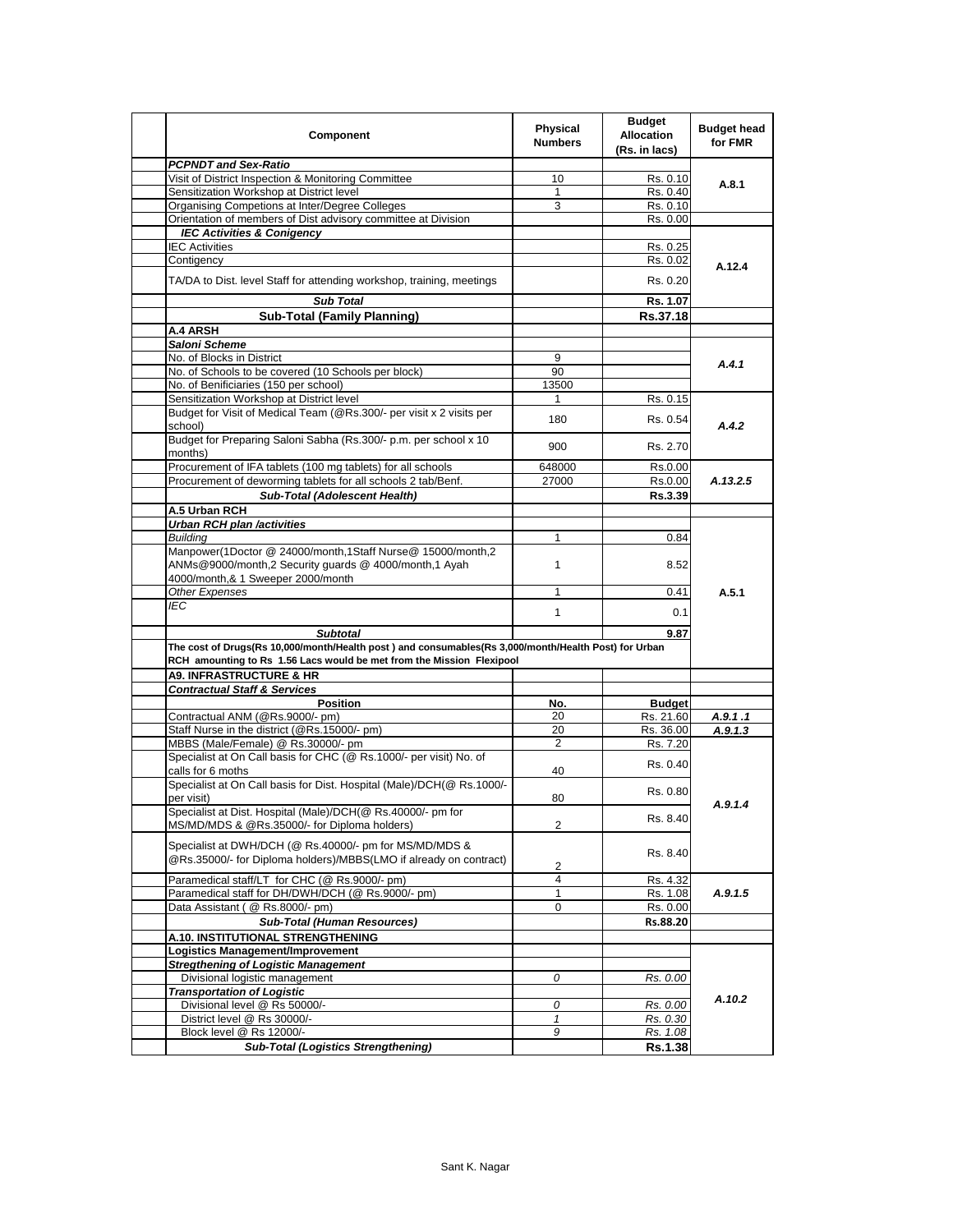| Component                                                                                                             | Physical<br><b>Numbers</b> | <b>Budget</b><br><b>Allocation</b><br>(Rs. in lacs) | <b>Budget head</b><br>for FMR |
|-----------------------------------------------------------------------------------------------------------------------|----------------------------|-----------------------------------------------------|-------------------------------|
| <b>Rent for Sub-Centres</b>                                                                                           |                            |                                                     |                               |
| No. of SCs in Rented Bldgs & Budget @ Rs. 250/- p.m.                                                                  | 6                          | Rs.0.18                                             | A.10.4                        |
| <b>Sub-Total (Sub Center Rent)</b>                                                                                    |                            | <b>Rs.0.18</b>                                      |                               |
| <b>A.11 TRAINING</b>                                                                                                  |                            |                                                     |                               |
| <b>Training- Skill Birth Attendant</b>                                                                                |                            |                                                     |                               |
| <b>Training at DWH/Combined Hosp</b>                                                                                  |                            |                                                     |                               |
| Target at DWH                                                                                                         | 44                         |                                                     |                               |
| No. of Particpants per batch                                                                                          | 4                          |                                                     |                               |
| No. of Batches                                                                                                        | 11                         | Rs.12.15                                            |                               |
| New Site Stregthening at DWH                                                                                          |                            | Rs.0.00                                             |                               |
| Existing site stregthening                                                                                            |                            | Rs.0.40                                             |                               |
| Sub-Total (DWH-SBA)                                                                                                   |                            | Rs.12.55                                            |                               |
| Training at FRU/24X7                                                                                                  |                            |                                                     | A.11.3.1                      |
| Name of the selected Training Site FRU/24X7                                                                           | 0                          |                                                     |                               |
| Target at FRU/24X7                                                                                                    | 0                          |                                                     |                               |
| No. of Particpants per batch                                                                                          | $\Omega$                   |                                                     |                               |
| No. of Batches                                                                                                        | 0                          | Rs.0.00                                             |                               |
| New Site Stregthening at FRU                                                                                          |                            | Rs 0.00                                             |                               |
| Existing site stregthening                                                                                            |                            | Rs.0.00                                             |                               |
| Sub-Total (FRU-SBA)                                                                                                   |                            | <b>Rs.0.00</b>                                      |                               |
| <b>Sub-Total(SBA Training)</b>                                                                                        |                            | Rs.12.55                                            |                               |
| <b>A.14 PROGRAM MANAGEMENT</b>                                                                                        |                            |                                                     |                               |
| Personal & Other Expense of Dist. PMU (Rs.94500/- pm)                                                                 | 1                          | Rs.11.34                                            | A.14.2                        |
| Operational Cost (Rs. 60000/- pm)                                                                                     | 1                          | Rs.7.20                                             | A.14.4                        |
| Sub-Total (Program Management)                                                                                        |                            | Rs.18.54                                            |                               |
| <b>Total for RCH Flexipool (Part A)</b>                                                                               |                            | Rs.696.55                                           |                               |
|                                                                                                                       |                            |                                                     |                               |
|                                                                                                                       |                            |                                                     |                               |
| Part B - Mission Flexipool:                                                                                           |                            | <b>Budget</b>                                       |                               |
| Component                                                                                                             | <b>Physical</b>            | <b>Allocation</b>                                   | <b>Budget head</b>            |
|                                                                                                                       | <b>Numbers</b>             |                                                     | for FMR                       |
| <b>ASHA Scheme:-</b>                                                                                                  |                            | (Rs. in lacs)                                       | B.1                           |
| Periodic Training for ASHAs                                                                                           |                            |                                                     |                               |
| ASHA Support System                                                                                                   |                            |                                                     | B.1.1                         |
| Replenishment of ASHA Kits & Budget (@ Rs. 500/- per kit*2 for 95%                                                    | 1146                       | Rs.0.00                                             | B.1.2                         |
| ASHA)                                                                                                                 |                            |                                                     |                               |
| Incentive to ASHAs (Average Rs.500/- p.m. for 85% ASHAs)                                                              | 1025                       | Rs.61.50                                            | B.1.3                         |
| Award to ASHA (Rs.5000/- for 1 ASHA in each block)                                                                    | 9                          | Rs.0.45                                             |                               |
| Annual ASHA Sammelan (Rs.250/- per ASHA for 60% ASHAs)                                                                | 724                        | Rs.1.81                                             | B.1.1                         |
| Mobility to ASHAs (Rs.30/- per ASHA for 95% ASHAs)                                                                    | 1146<br>9                  | Rs.4.13<br>Rs.0.01                                  |                               |
| Block level ASHA Payment Register (Rs.100/-per Register)<br>Printing of Voucher Booklet for ASHA (Rs.25/-per Booklet) | 1206                       | Rs.0.30                                             | B.18.3.2                      |
|                                                                                                                       | Quarterly                  |                                                     |                               |
| Budget ASHA Mentoring Group (Rs.10,000/- per District)                                                                | Meeting                    | Rs.0.10                                             | <b>B.1.1</b>                  |
| Sub-Total (ASHA Scheme):-                                                                                             |                            | Rs.68.30                                            |                               |
| <b>Untied Grant to Facilities</b>                                                                                     |                            |                                                     | <b>B.2</b>                    |
| No. of CHCs & Budget @ Rs.0.50 lacs per facility                                                                      | 4                          | Rs.2.00                                             | <b>B.2.1</b>                  |
| No. of BPHCs & Budget @ Rs.0.50 lacs per facility                                                                     | 3                          | Rs.1.50                                             | B.2.2                         |
| No. of APHCs & Budget @ Rs.0.25 lacs per facility                                                                     | 18                         | Rs.4.50                                             | B.2.2                         |
| No. of Sub Centres & Budget @ Rs.0.10 lacs per facility                                                               | 183                        | Rs.18.30                                            | B.2.3                         |
| No.of VHSCs                                                                                                           | 648                        | Rs.0.00                                             | B.2.4                         |
| No.of Revenue Villages & Budget @Rs.0.10 lacs per R.Village                                                           | 1576                       | Rs.157.60                                           |                               |
| <b>Sub-Total (Untied Grants)</b>                                                                                      |                            | Rs.183.90                                           |                               |
| <b>Annual Maintenance Grant to Facilities</b>                                                                         | $\overline{4}$             | Rs.4.00                                             | <b>B.4</b>                    |
| No. of CHCs & Budget @ Rs.1.0 lacs per facility<br>No. of BPHCs & Budget @ Rs.1.0 lacs per facility                   | 3                          |                                                     | B.4.1                         |
| No. of APHCs & Budget @ Rs.0.50 lacs per facility                                                                     | 12                         | Rs.3.00<br>Rs.6.00                                  | B.4.2                         |
| No. of Sub Centres & Budget @ Rs.0.10 lacs per facility                                                               | 170                        | Rs.17.00                                            | <b>B.4.3</b>                  |
| <b>Sub-Total (Annual Maintenance Grants)</b>                                                                          |                            | Rs.30.00                                            |                               |
| <b>Funds to Rogi Kalyan Samitis</b>                                                                                   |                            |                                                     | B.6                           |
| No. of District Hospitals & Funds @ Rs.5.0 lacs per facility                                                          | $\mathbf{0}$               | Rs.0.00                                             | B.6.1                         |
| No. of CHCs & Funds @ Rs.1.0 lacs per facility                                                                        | 4                          | Rs.4.00                                             | B.6.2                         |
| No. of BPHCs & Funds @ Rs.1.0 lacs per facility<br>No. of APHCs & Funds @ Rs.1.00 lacs per facility                   | 3<br>18                    | Rs.3.00<br>Rs.18.00                                 | <b>B.6.3</b><br>B.6.4         |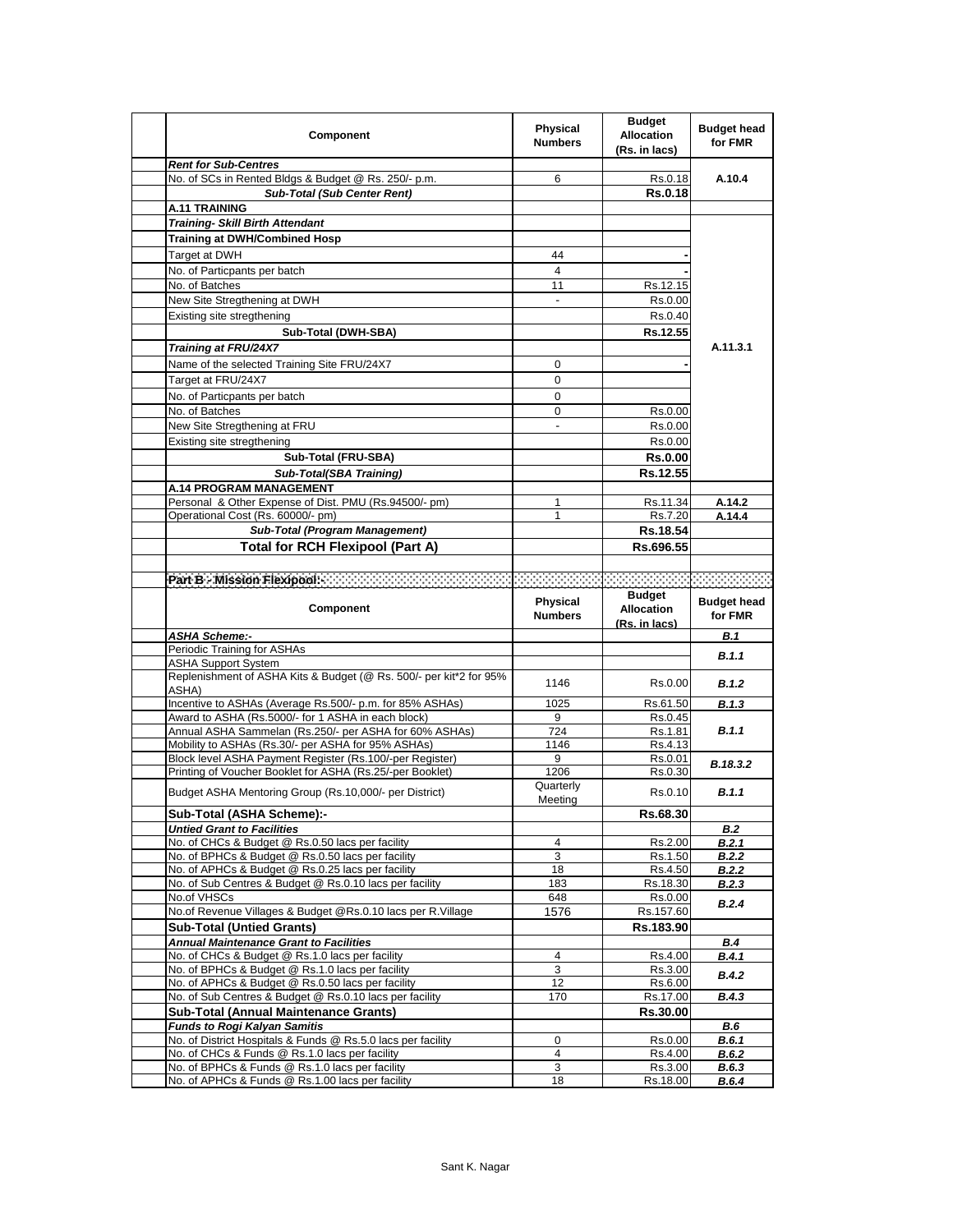| Component                                                                             | Physical<br><b>Numbers</b> | <b>Budget</b><br><b>Allocation</b><br>(Rs. in lacs) | <b>Budget head</b><br>for FMR |
|---------------------------------------------------------------------------------------|----------------------------|-----------------------------------------------------|-------------------------------|
| <b>Sub-Total (Funds for RKS)</b>                                                      |                            | Rs.25.00                                            |                               |
| <b>Operationalisation of District Drug Warehouses</b>                                 |                            |                                                     |                               |
| Contractual Staff (@Rs.2.94 lacs/yr)                                                  | 0                          | Rs.0.00                                             | <b>B.21</b>                   |
| Contingency Expenses (@Rs.2.0 lacs/yr)                                                | 0                          | Rs.0.00                                             |                               |
| Sub-Total (Ope. of District Drug Warehouses)                                          |                            | <b>Rs.0.00</b>                                      |                               |
| <b>Mobility Support to DWH &amp; District Combined Hospital</b>                       |                            |                                                     | <b>B.27.8</b>                 |
| Mobility Support to DWH/DCH @Rs.18000/- Per month.                                    | 0                          | Rs.0.00                                             |                               |
| Sub-Total (Funds for Mobility Support to DWH & DCH)                                   |                            | <b>Rs.0.00</b>                                      |                               |
| Mobility Support for Monitoring & Supervision.                                        |                            |                                                     |                               |
| Mobility Support to District Community Mobilizer (@Rs.800/-per day X<br>8 days/month) | $\mathbf{1}$               | Rs.0.77                                             |                               |
| Mobility Support to District Account Manager (@Rs.800/-per day X 6<br>days/month)     | $\mathbf 1$                | Rs.0.58                                             | B.18.3.2                      |
| Mobility Support to District Programme Manager (@Rs.800/-per day X)<br>8 days/month)  |                            | Rs.0.00                                             |                               |
| Sub-Total(Mobility Support for Monit. & Supervision)                                  |                            | <b>Rs.1.34</b>                                      |                               |
| <b>Supervision of ANM/ASHAs</b>                                                       |                            |                                                     |                               |
| Vehicle for Mobility @Rs.18000/-month/block                                           | 9                          | Rs.19.44                                            | B.18.3.2                      |
| Sub-Total (Supervision of ANM/ASHAs)                                                  |                            | Rs.19.44                                            |                               |
| <b>Vehicle Support for Specialist</b>                                                 |                            |                                                     |                               |
| One Vehicle for 5 block level facility (@Rs.18000/-month)                             | $\overline{2}$             | Rs.4.32                                             | B.27.8                        |
| <b>Sub-Total (Vehicle Support for Specialist)</b>                                     |                            | <b>Rs.4.32</b>                                      |                               |
| <b>Diesel for Generator for District Hospitals</b>                                    |                            |                                                     |                               |
| Diesel Support for generator (@Rs.1 lac per month)                                    | 1                          | Rs.12.00                                            | <b>B.28</b>                   |
| Sub-Total (Diesel Support for District Hospital)                                      |                            | Rs.12.00                                            |                               |
| Diesel Support for Generator in Fully Functional CHC.                                 |                            |                                                     | <b>B.28</b>                   |
| Diesel Support for Fully functional CHC (@Rs.35000/-per month)                        | 4                          | Rs.16.80                                            |                               |
| Diesel Support for CHC functional in BPHC building (@Rs.13500/-per<br>month)          | 3                          | Rs.4.86                                             |                               |
| Sub-Total (Diesel Support for fully functional CHCs)                                  |                            | Rs.21.66                                            |                               |
| Saas Bahu Sammelans (1 each at District)                                              |                            |                                                     |                               |
| No. of Sammellans & Budget (@Rs. 1.50 lac. Per District)                              | 1                          | Rs.1.50                                             | B.7.1                         |
| Sub-Total (Saas Bahu Sammelan)                                                        |                            | Rs.1.50                                             |                               |
| Tehsil level Pradhan Sammelan                                                         |                            |                                                     |                               |
| No. of Sammelans & Budget (@Rs.40,000 per Sammelan)                                   | 3                          | Rs.1.20                                             | <b>B.8.2</b>                  |
| Sub-Total (Tehsil level Pradhan Sammelan)                                             |                            | Rs.1.20                                             |                               |
| <b>Organization of Swasthya Mela</b>                                                  |                            |                                                     |                               |
| Organization of S.Mela @Rs.20000/- Mela/Month at each block.                          | 9                          | Rs.21.60                                            | <b>B.10.1</b>                 |
| Sub-Total (Swasthya Mela)                                                             |                            | Rs.21.60                                            |                               |
| <b>Concurrent Audit</b>                                                               |                            |                                                     | <b>B.27.5</b>                 |
| Budget @ Rs. 4000/- per month for 12 months                                           | 1                          | Rs.0.48                                             |                               |
| <b>Sub-Total (Concurrent Audit)</b>                                                   |                            | <b>Rs.0.48</b>                                      |                               |
| Health Management Information System (HMIS):-                                         |                            |                                                     |                               |
| Hiring of Vehicle for District HMIS Nodal Officer (@Rs.800/- Visit)                   | 3                          | Rs.0.29                                             |                               |
| Mobility Support for Block HMIS Nodal Officer (@Rs.600/-month)                        | 9                          | Rs.0.65                                             | B.21                          |
| Internet Connectivity @Rs.400/- per month/computer                                    | 9                          | Rs.0.43                                             |                               |
| Consumables & Stationary for Computer, printer (Rs.400/-per                           | 9                          | Rs.0.43                                             |                               |
| month/facility)                                                                       |                            |                                                     |                               |
| Sub-Total (HMIS)                                                                      |                            | <b>Rs.1.80</b>                                      |                               |
| <b>Programme Management:-</b>                                                         |                            |                                                     |                               |
| <b>Expenses at Additional Director level:-</b>                                        |                            |                                                     |                               |
| Mobility @Rs.2500/-per District per Month.                                            | 0                          | Rs.0.00                                             | B.27.6                        |
| Contingency Expenses @Rs.5000/- month.                                                | 0                          | Rs.0.00                                             |                               |
| Sub-Total (Exp.at Addl.Director level)-                                               |                            | <b>Rs.0.00</b>                                      |                               |
| <b>Operational Cost for Block Project Management Unit</b>                             |                            |                                                     |                               |
| Honoraria to Block Data Assistant @Rs.8000/-Per Month                                 | 9                          | Rs.8.64                                             | B.27.1                        |
| Communication support to Block Program Manager @Rs.500/-P.M.                          | 9                          | Rs.0.54                                             |                               |
| Sub-Total (Operational Cost for BPMU)                                                 |                            | Rs.9.18                                             |                               |
| Provision of Contractual Staff (AYUSH)                                                |                            |                                                     |                               |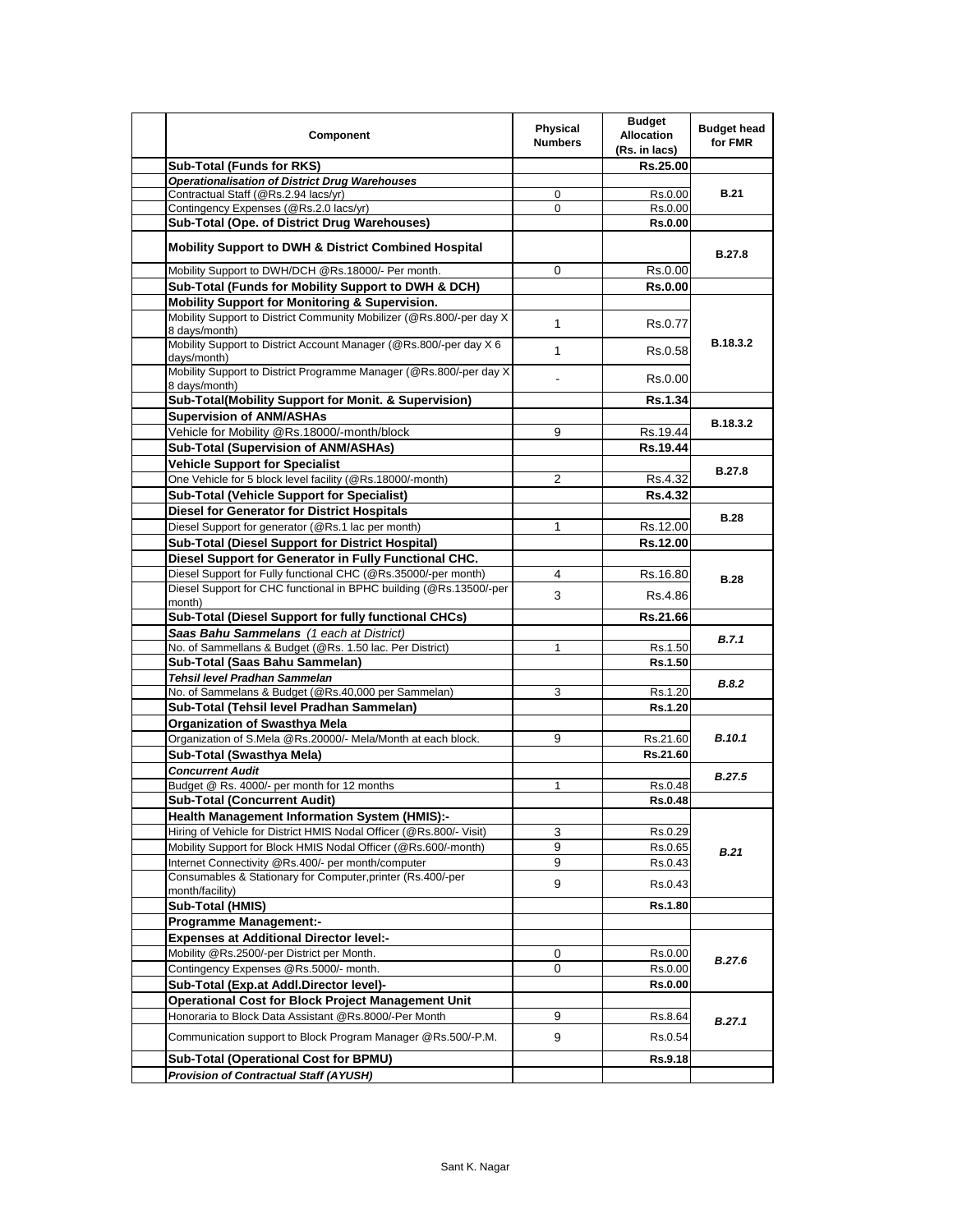| Component                                                                                                                                                                                                                                                                         | <b>Physical</b><br><b>Numbers</b>                          | <b>Budget</b><br><b>Allocation</b><br>(Rs. in lacs) | <b>Budget head</b><br>for FMR |
|-----------------------------------------------------------------------------------------------------------------------------------------------------------------------------------------------------------------------------------------------------------------------------------|------------------------------------------------------------|-----------------------------------------------------|-------------------------------|
| <b>Position</b>                                                                                                                                                                                                                                                                   | No.                                                        | <b>Budget</b>                                       |                               |
| ISM Lady Doctors (@ Rs.24,000/- per month)<br>AYUSH Doctors (@ Rs.24,000/- per month)                                                                                                                                                                                             | 15<br>7                                                    | Rs.52.56                                            | <b>B.14.4</b>                 |
| AYUSH Pharmacists (@ Rs.9,000/- per month)                                                                                                                                                                                                                                        | 7                                                          | Rs.4.41                                             | B.14.1                        |
| Sub-Total (Contractual Staff - AYUSH)                                                                                                                                                                                                                                             |                                                            | Rs.56.97                                            |                               |
| Integrated Skill Refresher Training for ANM & LHV.                                                                                                                                                                                                                                |                                                            |                                                     |                               |
| Total Work load for the year                                                                                                                                                                                                                                                      | 64                                                         |                                                     |                               |
| Total no. of Proposed Batches & Budget @Rs.165950/- per batch.                                                                                                                                                                                                                    | 4                                                          | Rs.6.64                                             | B.16.3.1                      |
| Sub-Total (Integrated skill training for ANM/LHV)                                                                                                                                                                                                                                 |                                                            | Rs.6.64                                             |                               |
| Infrastructure & Manpower for UIP                                                                                                                                                                                                                                                 |                                                            |                                                     |                               |
| Mobile Workshop at Regional Depot @Rs.4 Lac.                                                                                                                                                                                                                                      | 0                                                          | Rs.0.00                                             |                               |
| Renovation & Electrification of WIC/WIF                                                                                                                                                                                                                                           | 0                                                          | Rs.0.00                                             |                               |
| Expansion of Cold Chain Store at Regional/Divisional Depo                                                                                                                                                                                                                         | 0                                                          | Rs.0.00                                             |                               |
| Expansion of Cold Chain Workshop @Rs.50000/-year/District.                                                                                                                                                                                                                        | 1                                                          | Rs.0.50                                             | <b>B.26.5</b>                 |
| Mobility Support to Block (1 Vehicle @Rs.800/-per block for 6 days in                                                                                                                                                                                                             |                                                            |                                                     |                               |
| a month for 12 months)                                                                                                                                                                                                                                                            | 9                                                          | Rs.5.18                                             |                               |
| IVRS System for Tracking of Beneficiaries.                                                                                                                                                                                                                                        | 0                                                          | Rs.0.00                                             | B.18.3.2                      |
| Sub - Total (Infrasturcture & Manpower for UIP)                                                                                                                                                                                                                                   |                                                            | Rs.5.68                                             |                               |
| 191919191919191919191919191919191                                                                                                                                                                                                                                                 |                                                            |                                                     |                               |
|                                                                                                                                                                                                                                                                                   |                                                            |                                                     |                               |
|                                                                                                                                                                                                                                                                                   |                                                            |                                                     |                               |
| <b>Physical Numbers</b>                                                                                                                                                                                                                                                           | <b>Budget</b><br><b>Allocation</b><br><u>(Rs. in lacs)</u> | Component<br>Total<br><u>(Rs. in lacs)</u>          |                               |
|                                                                                                                                                                                                                                                                                   |                                                            |                                                     |                               |
| Total Number of Immunization Sessions to be organized in the District                                                                                                                                                                                                             | 16632<br>Sessions/Year                                     |                                                     |                               |
| Mobility support for supervision: Supervisory visits by district level<br>officers for monitoring and supervision of RI @ Rs 50000 /District for<br>district level officers (this includes POL and maintenance) per year                                                          | $\mathbf{1}$                                               | Rs.0.50                                             |                               |
| Alternate Vaccine delivery @ Rs 50/- sessionx 3 months(April-June)<br>+2 Vehicles /Blocks for 8 days /month for 9 months (July-March 10)                                                                                                                                          | 16632<br>Sessions/Year                                     | Rs.8.32                                             |                               |
| Focus on Urban slum & underserved areasHiring an ANM @<br>Rs.300/session for four sessions/month/slum of 10000 population and<br>Rs.200/- per month as contingency per slum of i.e. total expense of<br>Rs. 1400/- per month per slum of 10000 population                         | 0 Sessions/Year                                            | Rs.0.00                                             |                               |
| Mobilization of children by ASHA /RI Mobilizer @ Rs 150/- per session                                                                                                                                                                                                             | 16632<br>Sessions/Year                                     | Rs.24.95                                            |                               |
| Support for Computer Assistant for RI reporting (with annual<br>increment of 10% wef from 2010-11Districts @ Rs 8000- 10,000 p.m                                                                                                                                                  | $\mathbf{1}$                                               | Rs.1.06                                             |                               |
| Printing and dissemination of tally sheets, monitoring forms, etc. @<br>Rs 1 /beneficiary                                                                                                                                                                                         | 56413<br>Benefiaceries                                     | Rs.0.56                                             |                               |
| Quarterly Review & feedback meeting exclusive for RI at district level<br>with one Block MOIC, ICDS CDPO and other stakeholders<br>stakeholders @ Rs 100/- per participant for meeting expenses (lunch,<br>organizational expenses)                                               | 27                                                         | Rs.0.11                                             |                               |
| Quarterly Review Meetings at Block level Quarterly Review &<br>feedback meeting for exclusive for RI at Block level @Rs 50/-ppas<br>honorarium for ASHA (travel)and Rs 25 /-person at the disposal of<br>MOIC for meeting expenses(refreshments, stationary and Misc<br>expences) | 1472                                                       | Rs 1.94                                             |                               |
| District level orientation training for 2 days of ANM, Multipurpose<br>Health worker @ Rs67300/batch with 20 participants in each batch                                                                                                                                           | 1 Batch                                                    | Rs.0.67                                             |                               |
| One day cold chain handelers training for block level cold chain<br>handlers @ Rs. 26,000 per batch and Rs 3000 for Observer<br>nominated by State                                                                                                                                | 1Batch                                                     | Rs.0.29                                             |                               |
| One day Training of block level data handlers by DIO and District<br>Cold chain Officer to train about the reporting formats of Immunization<br>and NRHM Rs 300/Participant/Block                                                                                                 | 9                                                          | Rs.0.03                                             |                               |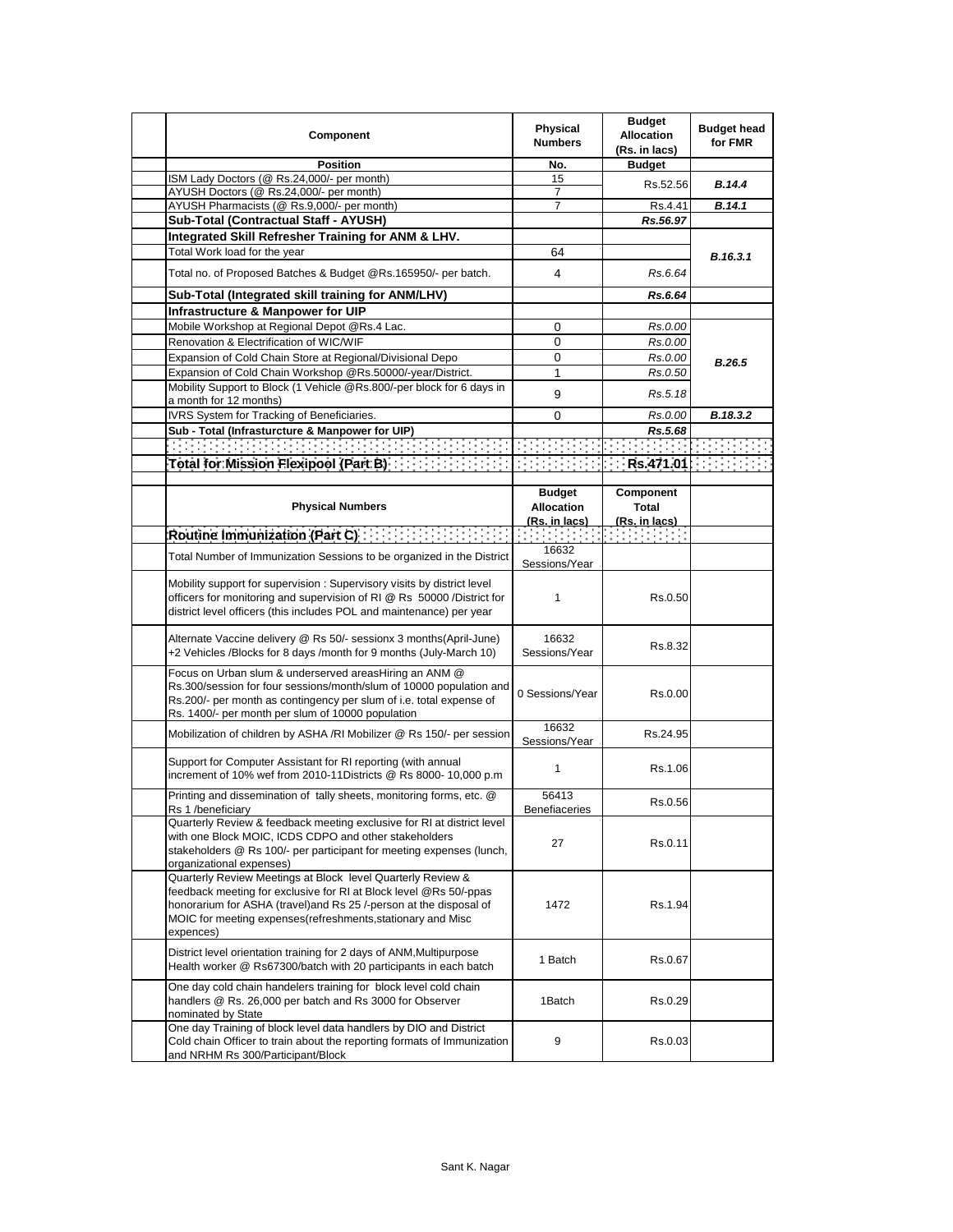|     | Component                                                                                                                                                           | <b>Physical</b><br><b>Numbers</b> | <b>Budget</b><br><b>Allocation</b><br>(Rs. in lacs) | <b>Budget head</b><br>for FMR |
|-----|---------------------------------------------------------------------------------------------------------------------------------------------------------------------|-----------------------------------|-----------------------------------------------------|-------------------------------|
|     | Microplanning at SC levelRs 100/- per subcentre (meeting at block<br>level, logistic)                                                                               | 183                               | Rs.0.18                                             |                               |
|     | Microplanning at Block & District levelFor consolidation of microplan<br>at PHC/CHC level @ Rs 1000/- block & at district level @ Rs 2000/-<br>per district         | 1District & 9<br><b>Block</b>     | Rs.0.11                                             |                               |
|     | Consumables for computer including provision for internet access for<br>RIMSRs 400/- Month / Districts                                                              | $\mathbf{1}$                      | Rs.0.05                                             |                               |
|     | Red/Black Plastic bags etc, 2 bags per session @ Rs. 2/Bag                                                                                                          | 16632<br>Sessions/Year            | Rs.0.74                                             |                               |
|     | Purchase of Bleach/Hypochlorite solution Rs. 500/vaccine storage<br>point/year X 1000 vaccine storage points                                                        | 9 Vaccine<br>storage points       | Rs 0.05                                             |                               |
|     | Purchase of Twin bucket Rs 400 per PHC/CHC per year                                                                                                                 | 9 Vaccine<br>storage points       | Rs 0.04                                             |                               |
|     | Funds for purchase of small polythene zipper bags to keep vaccines<br>in the vaccine carriers Rs. 0.5/polythene bag X total number of<br>sessions/year +10% wastage | 16632<br>Sessions/Year            | Rs.0.09                                             |                               |
|     | Funds for preparing disposal pit for disposal of sharp immunization<br>waste. Rs. 3500/pit X 500 vaccine storage points                                             | 4                                 | Rs 0.14                                             |                               |
|     | <b>RI</b> subtotal                                                                                                                                                  |                                   | Rs.39.83                                            |                               |
|     | <b>Cold Chain maintenance</b><br>Cold chain maintenance@Rs 500/Block & Rs 10,000/District/Year                                                                      | 1District & 9<br><b>Block</b>     | Rs.0.10                                             |                               |
|     | POL for vaccine delivery from State to District and from district to<br>PHC/CHCs@Rs. 100000/- district/Year)                                                        | 1District                         | Rs 1.00                                             |                               |
|     | <b>Subtotal Cold Chain</b>                                                                                                                                          |                                   | Rs.1.10                                             |                               |
|     | Sub Total (Part C)                                                                                                                                                  |                                   | Rs.40.93                                            |                               |
|     | Part D - National Program                                                                                                                                           |                                   |                                                     |                               |
|     | 1. NPCB                                                                                                                                                             |                                   |                                                     |                               |
| SI. | Component                                                                                                                                                           | <b>Physical</b><br><b>Numbers</b> | <b>Budget</b><br><b>Allocation</b><br>(Rs. in lacs) | <b>Budget Head</b><br>for FMR |
| 1.1 | Govt Sector 30% of Tot. Trgt @531/cat.oprt.(IOL)                                                                                                                    | 1730                              | 918630                                              |                               |
| 1.2 | NGO Sector 20% of Tot Trgt @ 656/Cat. Oprt.(IOL)                                                                                                                    | 1153                              | 756368                                              |                               |
| 1.3 | Pvt. Sector 50% of Tot trgt.                                                                                                                                        | 2883                              | $\Omega$                                            |                               |
|     | <b>Sub Total</b>                                                                                                                                                    | 5766                              | 1674998                                             |                               |
| 2   | SES (Free Spec. to Children) @ of 100/-Spec                                                                                                                         | 601                               | $\Omega$                                            |                               |
| 3   | Vision Centre @ 50,000/Centre Equipment                                                                                                                             | 1 Govt/NGO                        | 50000                                               |                               |
| 4   | Operations other than Cataract                                                                                                                                      | 95                                | 95000                                               |                               |
| 5   | Eye Collection @ 500/Cornea.                                                                                                                                        | 0                                 | $\Omega$                                            |                               |
|     | Total allocated for the District in Rs.                                                                                                                             | 6462                              | 1819998                                             |                               |
|     | 2. RNTCP(GFATM)                                                                                                                                                     |                                   |                                                     |                               |
| SI. | Component                                                                                                                                                           | <b>Physical</b><br><b>Numbers</b> | <b>Budget</b><br><b>Allocation</b><br>(Rs. in lacs) | <b>Budget Head</b><br>for FMR |
|     | <b>1 CIVIL WORKS</b>                                                                                                                                                |                                   | 24400                                               |                               |
|     | 2 LABORATORY MATERIALS<br>3 HONERARIUM                                                                                                                              |                                   | 203710<br>242288                                    |                               |
|     | 4 IEC/ PUBLICITY                                                                                                                                                    |                                   | 161150                                              |                               |
|     | <b>5 EQUIPMENT MAINTENANCE</b>                                                                                                                                      |                                   | 68400                                               |                               |
|     | 6 TRAINING                                                                                                                                                          |                                   | 124850                                              |                               |
|     | 7 POL & VEHICLE MAINTENANCE                                                                                                                                         |                                   | 60000                                               |                               |
|     | <b>8 VEHICLE HIRING CHARGES</b><br>9 NGO/PP SUPPORT                                                                                                                 |                                   | 207000<br>85200                                     |                               |
|     | 10 MISCELLANEOUS EXPENSES                                                                                                                                           |                                   | 178240                                              |                               |
|     | 11 CONTRACTUAL SERVICES                                                                                                                                             |                                   | 900000                                              |                               |
|     | 12 PRINTING                                                                                                                                                         |                                   | 114300                                              |                               |
|     | 13 RESEARCH & STUDIES<br>14 MEDICAL COLLEGES                                                                                                                        |                                   |                                                     |                               |
|     | 15 PROCUREMENT OF VEHICLES                                                                                                                                          |                                   | $\Omega$                                            |                               |
|     | 16 PROCUREMENT OF EQUIPMENT                                                                                                                                         |                                   |                                                     |                               |
|     | Sub-TOTAL                                                                                                                                                           |                                   | 2369538                                             |                               |
|     | <b>Grand Total</b>                                                                                                                                                  |                                   | 2369538                                             |                               |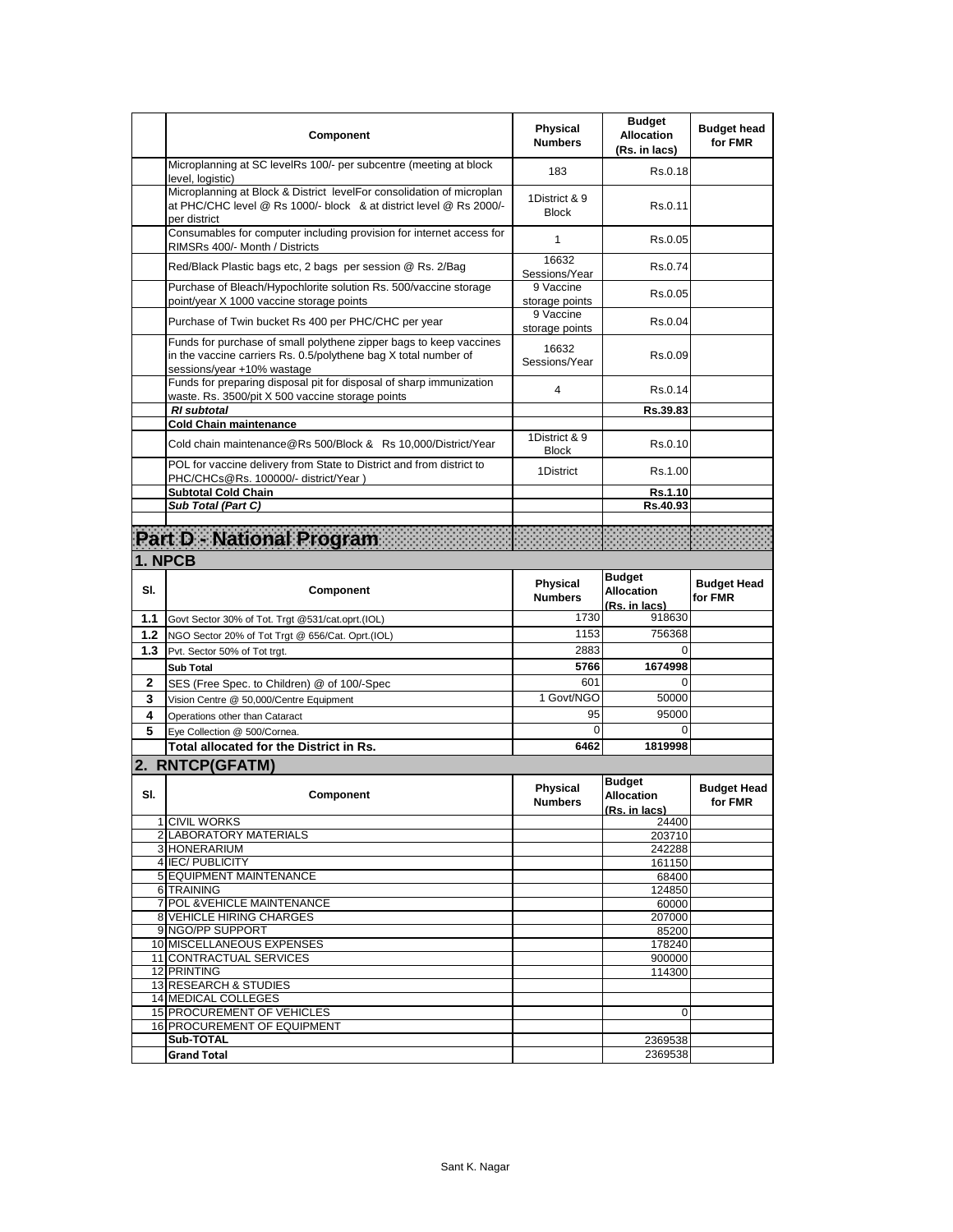|         | Component                                                                             | <b>Physical</b><br><b>Numbers</b> | <b>Budget</b><br>Allocation<br>(Rs. in lacs) | <b>Budget head</b><br>for FMR |
|---------|---------------------------------------------------------------------------------------|-----------------------------------|----------------------------------------------|-------------------------------|
| 3. NLEP |                                                                                       |                                   |                                              |                               |
|         | <b>Activities</b>                                                                     | <b>Physical Targets Financial</b> |                                              |                               |
|         |                                                                                       |                                   | <b>Allocation</b>                            |                               |
| 1       | <b>Contractual Services- Driver</b>                                                   |                                   |                                              |                               |
|         | Remuneration @ Rs. 7,000/= P.M.                                                       | $\mathbf{1}$                      | 84000                                        |                               |
|         | Sub total                                                                             |                                   | 84000                                        |                               |
|         | 2 Office Maintenance                                                                  |                                   |                                              |                               |
|         | Telephone/Fax/Internet @ Rs. 15,000/= P.A.                                            |                                   | 15000                                        |                               |
|         | Office Operation & Maintenance @ Rs. 18,000/= P.A.                                    |                                   | 18000                                        |                               |
|         | Consum-ables Stationery @ Rs. 24,000 P.A.                                             |                                   | 24000                                        |                               |
|         | Maintenance of Office Equipment & Furniture etc.                                      |                                   | 15000                                        |                               |
|         | Sub total                                                                             |                                   | 72000                                        |                               |
|         | 3 Mobility-                                                                           |                                   |                                              |                               |
|         | Vehicle operation / hiring of 1 Vehicle @ Rs 75000 P.A.                               |                                   | 75000                                        |                               |
|         | Sub total                                                                             |                                   | 75000                                        |                               |
|         | 4 Training                                                                            |                                   |                                              |                               |
|         | 4 Days' Training of newly recruited Medical Officers @ Rs 28,000 per                  |                                   |                                              |                               |
|         | batch of 30 trainees                                                                  | 3                                 | 2800                                         |                               |
|         | 3 Days' Training of newly recruited Health Workers @ Rs 24,000 per                    |                                   |                                              |                               |
|         | batch of 30 trainees                                                                  | 15                                | 12000                                        |                               |
|         | 2 Days' Refresher Training of Medical Officers @ Rs 16,000 per                        |                                   |                                              |                               |
|         | batch of 30 trainees                                                                  | 30                                |                                              |                               |
|         | 2 Days' Refresher Training of Health Workers @ Rs 16,000 per                          |                                   |                                              |                               |
|         | batch of 30 trainees                                                                  | 60                                | 48000                                        |                               |
|         | Sub total                                                                             |                                   | 62800                                        |                               |
|         | 5 Procurement<br>Supportive medicines and other items for patients @ Rs39 per patient |                                   |                                              |                               |
|         | under treatment                                                                       |                                   | 6600                                         |                               |
|         | Splints, Crutches, Items for Deformity Patients Rs. 15/= per patient                  |                                   |                                              |                               |
|         | under treatment                                                                       |                                   | 2500                                         |                               |
|         | Patient Welfare Rs. 26/= per patient under treatment                                  |                                   | 4400                                         |                               |
|         | Printing of forms @ Rs. 39/= per patient under treatment                              |                                   | 6600                                         |                               |
|         | Sub total                                                                             |                                   | 20100                                        |                               |
|         | <b>6 IEC Activities</b>                                                               |                                   |                                              |                               |
|         | Rallies @ Rs. 5,000/= each                                                            | 2                                 | 10000                                        |                               |
|         | School Quiz @ Rs. 1000/= each                                                         | 10                                | 10000                                        |                               |
|         | IPC workshops of ASHA @ Rs. 5000/= each                                               | 2                                 | 10000                                        |                               |
|         | Health Mela in local festivals, Melas etc. @ Rs. 5,000/= each                         |                                   | 5000                                         |                               |
|         | Sub total                                                                             |                                   | 35000                                        |                               |
| 7       | <b>Urban Leprosy Project</b>                                                          |                                   |                                              |                               |
|         | <b>Supportive Medicines</b>                                                           |                                   |                                              |                               |
|         | Monitoring & Supervision                                                              |                                   |                                              |                               |
|         | MDT delivery & follow-up services                                                     |                                   |                                              |                               |
|         | Sub total                                                                             |                                   | 0                                            |                               |
|         | 8 Incentive to Ashas                                                                  |                                   | 16900                                        |                               |
|         | 9 Review Meetings                                                                     |                                   | 18000                                        |                               |
|         | 10 Disability Prevention & Medical Rehabilitation                                     |                                   |                                              |                               |
|         | Screening Camp for selection of RCS patients                                          |                                   | 0                                            |                               |
|         | Screening Camp - miscellaneous expenses                                               |                                   | 0                                            |                               |
|         | Screening Camp- Self Care Kits & patient Welfare items                                |                                   | 0                                            |                               |
|         | Sub total                                                                             |                                   | 0                                            |                               |
| 11      | <b>Cash Assistance</b>                                                                |                                   |                                              |                               |
|         | Cash assistance- POL for Vehicle                                                      |                                   | 10000                                        |                               |
|         | Cash assistance- TA DA for Leprosy Staff                                              |                                   | 40000                                        |                               |
|         | Sub total                                                                             |                                   | 50000                                        |                               |
|         | <b>Grand Total</b>                                                                    |                                   | 433800                                       |                               |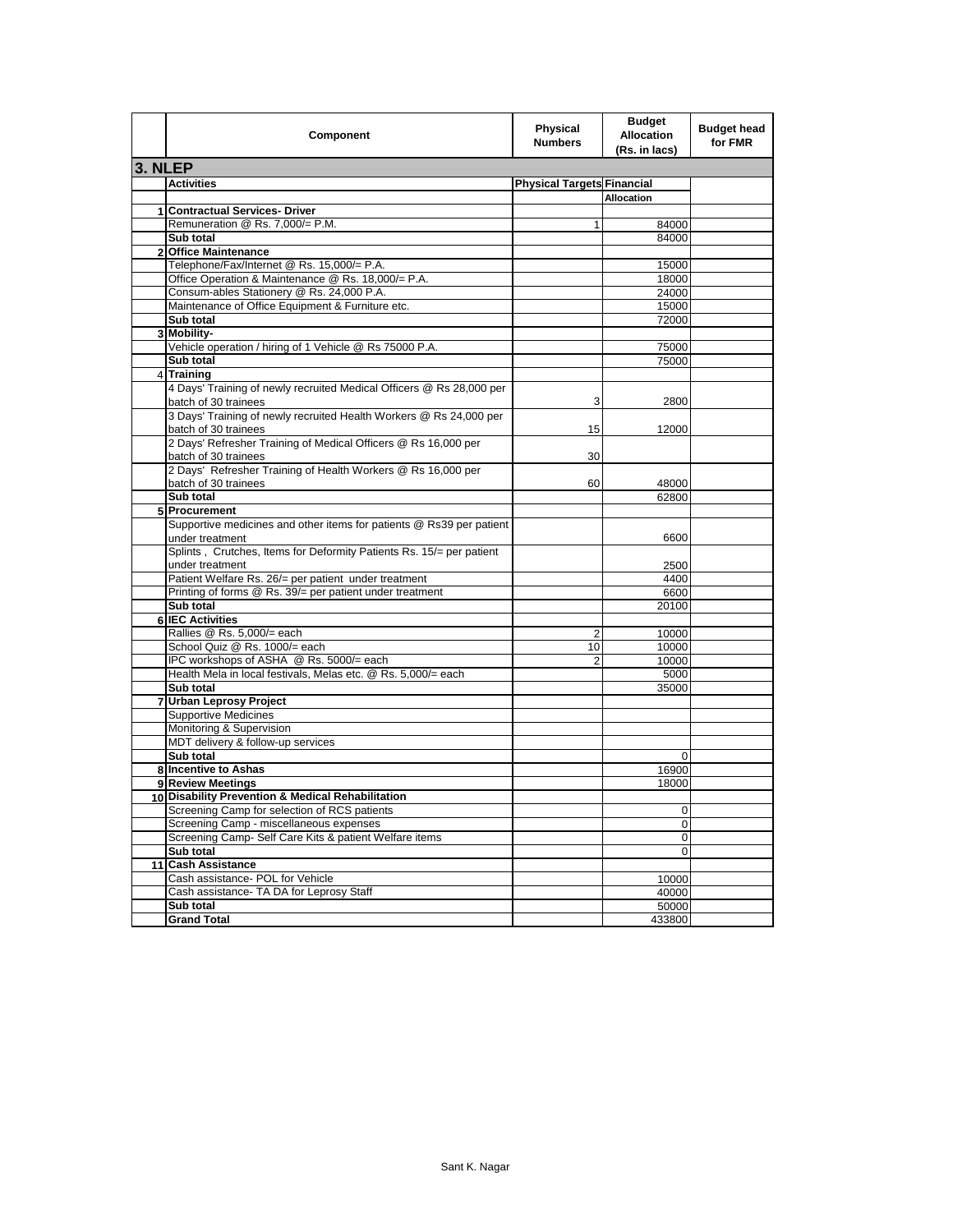|            | Component                                                                              | Physical<br><b>Numbers</b> | <b>Budget</b><br><b>Allocation</b><br>(Rs. in lacs) | <b>Budget head</b><br>for FMR |
|------------|----------------------------------------------------------------------------------------|----------------------------|-----------------------------------------------------|-------------------------------|
|            | <b>4. NVBDCP</b>                                                                       |                            |                                                     |                               |
| Sl.<br>No. | <b>Activity Proposed</b>                                                               | Physical<br><b>Numbers</b> | <b>Budget</b><br><b>Allocation (Rs.</b><br>In lacs) | <b>Budget head</b><br>for FMR |
|            | 1 DBS (Domestic Budgetary Support)                                                     |                            |                                                     |                               |
|            | 1.1 Malaria                                                                            |                            |                                                     |                               |
|            | Incentive to ASHA                                                                      |                            |                                                     |                               |
|            | Training                                                                               |                            |                                                     |                               |
|            | Monitoring & Supervision                                                               |                            | 45000                                               |                               |
|            | BCC/IEC Anti Malaria Month                                                             |                            | 20000                                               |                               |
|            | Malaria: Total                                                                         |                            | 65000                                               |                               |
|            | 1.2 Elimination of Lymphatic Filarisis                                                 |                            |                                                     |                               |
|            | Training of MO's                                                                       |                            | 21749                                               |                               |
|            | Training of Paramedical / Supervisor                                                   |                            | 65247                                               |                               |
|            | Night Survey                                                                           |                            | 47000                                               |                               |
|            | POL/Mobility                                                                           |                            | 35000                                               |                               |
|            | Training of drug Disrtibuters                                                          |                            | 130128                                              |                               |
|            | Honorarium of drug distributers                                                        |                            | 363274                                              |                               |
|            | Honorrium of Supervisors                                                               |                            | 42464.5                                             |                               |
|            | <b>Morbity Management</b>                                                              |                            | 35000                                               |                               |
|            | Inter Sectoral Conver. & social mobilization in Ly. Filariasis from<br>malaria BCC/IEC |                            | 98000                                               |                               |
|            | Filaria: Total                                                                         |                            | 837862.5                                            |                               |
|            | 1.3 Dengue/ Chikungunya                                                                |                            |                                                     |                               |
|            | Apex Referral Lab                                                                      |                            |                                                     |                               |
|            | sentinel surveillance Hospital                                                         |                            |                                                     |                               |
|            | Epidemic Preparedness & rapid response                                                 |                            |                                                     |                               |
|            | Training Workshop                                                                      |                            |                                                     |                               |
|            | Dengue/ Chikungunya from malaria BCC/IEC                                               |                            |                                                     |                               |
|            | Dengue/ Chikungunya: Total                                                             |                            | 0                                                   |                               |
|            | $1.4$ AES/JE                                                                           |                            |                                                     |                               |
|            | Strengthing of Surveillance Treatment facilities                                       |                            | 50000                                               |                               |
|            | Strengthing of Surveillance diagnosis JE lab facilities                                |                            | 0                                                   |                               |
|            | Capacity building / Traiging                                                           |                            | $\mathbf 0$                                         |                               |
|            | monitoring and Supervision                                                             |                            | 25000                                               |                               |
|            | Communi. Awareness in JE/AES from Malaria BCC/IEC                                      |                            | 200000                                              |                               |
|            | AES/JE: Total                                                                          |                            | 275000                                              |                               |
|            | 2 Kala-azar                                                                            |                            |                                                     |                               |
|            | Kalazar Survey                                                                         |                            |                                                     |                               |
|            | Kalazar Fortnight Campain                                                              |                            |                                                     |                               |
|            | IEC/BCC                                                                                |                            |                                                     |                               |
|            | Labour Charges                                                                         |                            |                                                     |                               |
|            | Total Kala-azar                                                                        |                            | 0                                                   |                               |